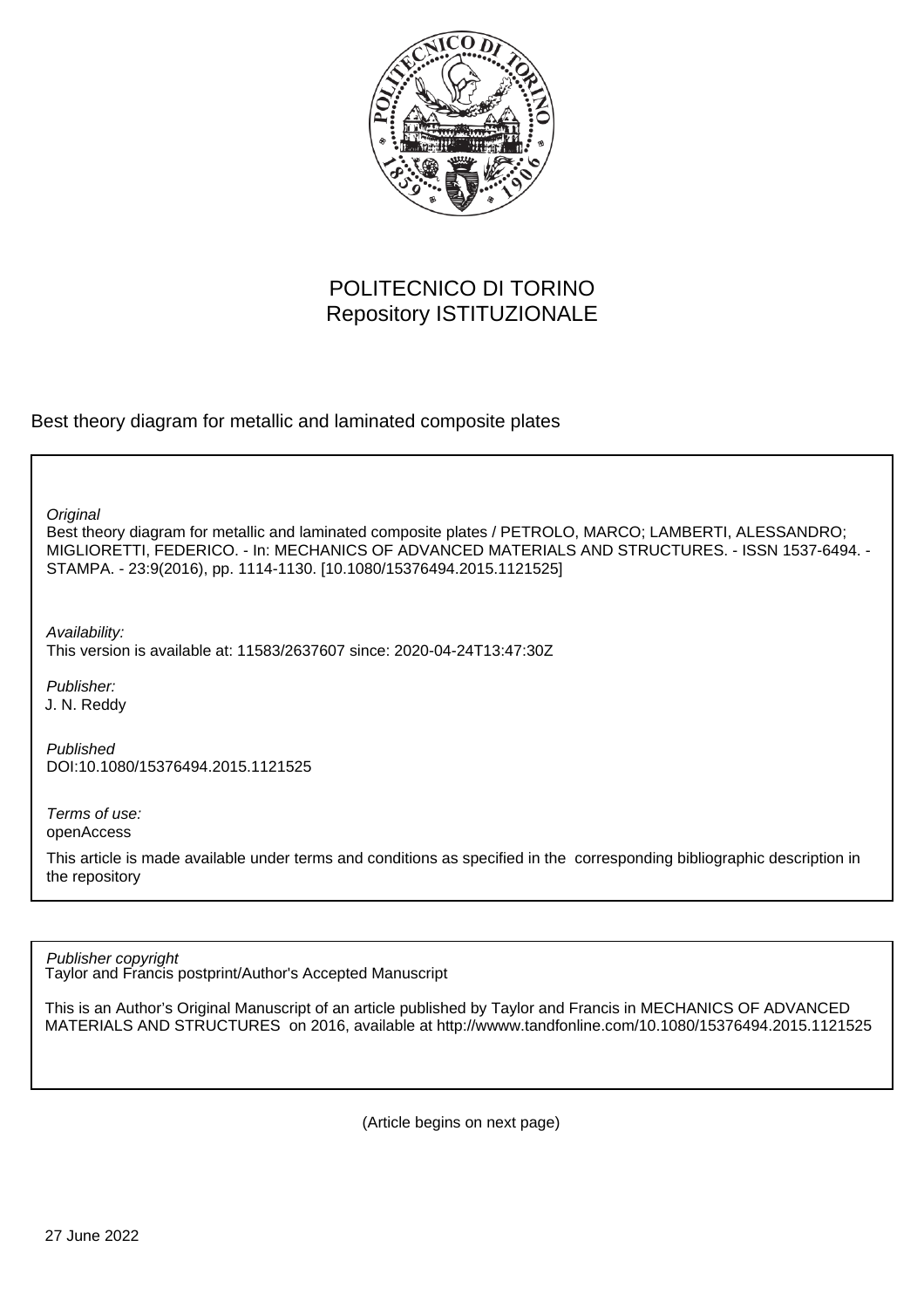# Best Theory Diagram for Metallic and Laminated Composite Plates

M. Petrolo<sup>a∗</sup>A. Lamberti<sup>b</sup>; F. Miglioretti<sup>b</sup>;

<sup>a</sup>School of Aerospace, Mechanical and Manufacturing Engineering, RMIT University, PO Box 71, Bundoora VIC 3083, Australia <sup>b</sup>Department of Mechanical and Aerospace Engineering, Politecnico di Torino, Corso Duca degli Abruzzi 24, 10129 Torino, Italy.

Accepted Paper:

Special Issue of Mechanics of Advanced Materials and Structures "Applications of Unified Formulation and Advanced Theories by Various Numerical Approaches"

Author for correspondence:

M. Petrolo, Phd, Research Fellow, School of Aerospace, Mechanical and Manufacturing Engineering, RMIT University, PO Box 71, Bundoora VIC 3083, Australia, tel: +61 3 992 56630, e-mail: marco.petrolo@rmit.edu.au, website: www.mul2.com

<sup>∗</sup>Research Fellow, e-mail: marco.petrolo@rmit.edu.au

<sup>†</sup>PhD Student, e-mail: alessando.lamberti@polito.it

<sup>‡</sup>Research Assistant, e-mail: federico.miglioretti@polito.it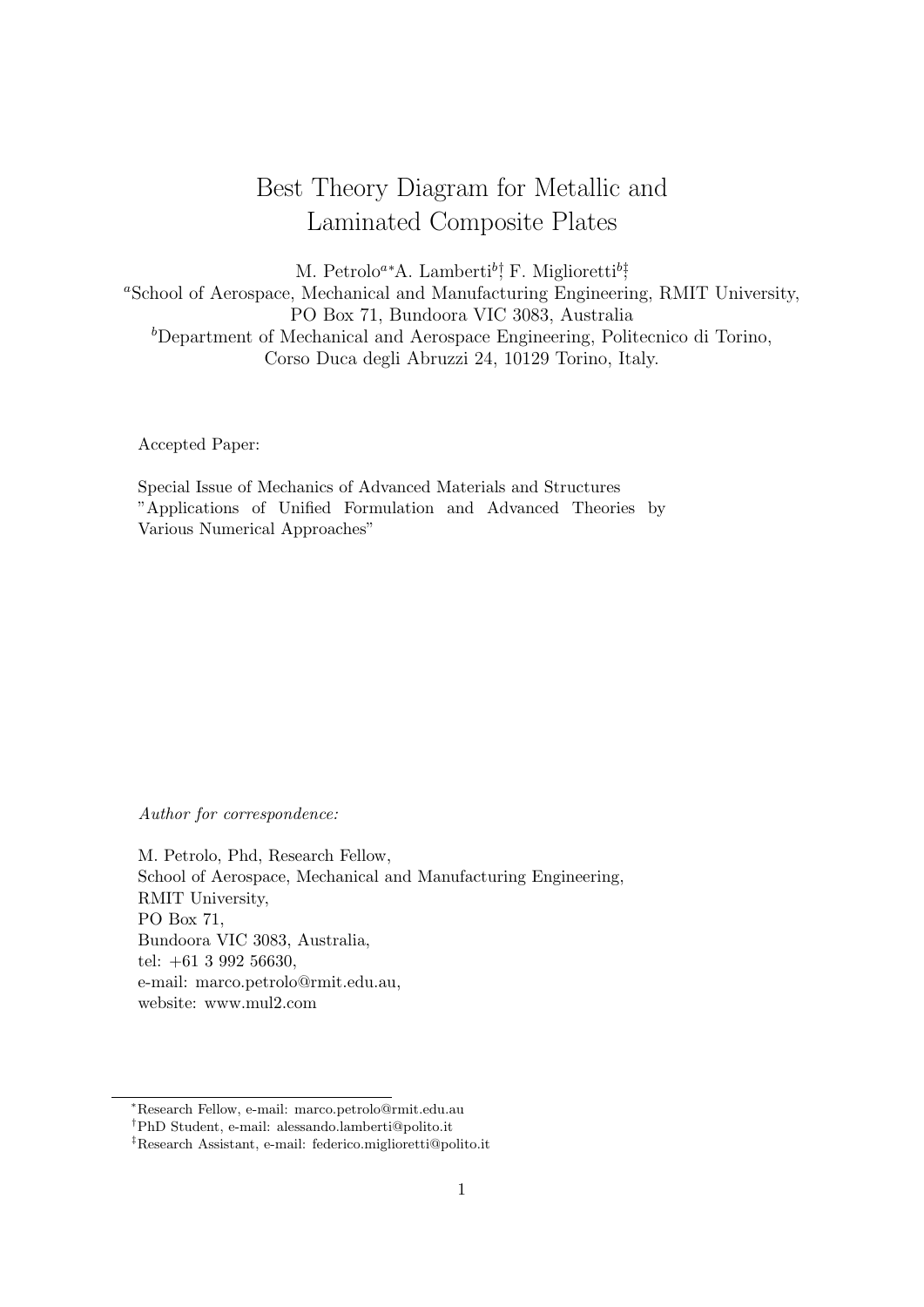## Abstract

Best Theory Diagrams (BTDs) are reported in this paper for the static analysis of metallic and laminated composite plates. A BTD is a curve that synthetically provides the minimum number of unknown variables of a structural theory for a fixed error. The error is related to a given variable with respect to an exact or quasi-exact solution. The theories that belong to the BTD have been obtained by means of the Axiomatic/Asymptotic technique, and a genetic algorithm has been employed to obtain the BTD. The Carrera Unified Formulation (CUF) has been employed to obtain refined models, since the CUF can generate automatically, and in a unified manner, any type of plate model. Equivalent Single Layer (ESL) and Layer Wise (LW) kinematics are discussed. Closed-form, Navier - type solutions have been employed, and attention has therefore been restricted to simply-supported plates. The influence of various geometries, material properties and layouts has been considered, and their influence on the BTD has been evaluated. Furthermore, some known theories have been evaluated and compared with the BTD curve. The results suggest that the BTD and the CUF can be considered as tools to evaluate the accuracy of any structural theory against a reference solution in a systematic manner.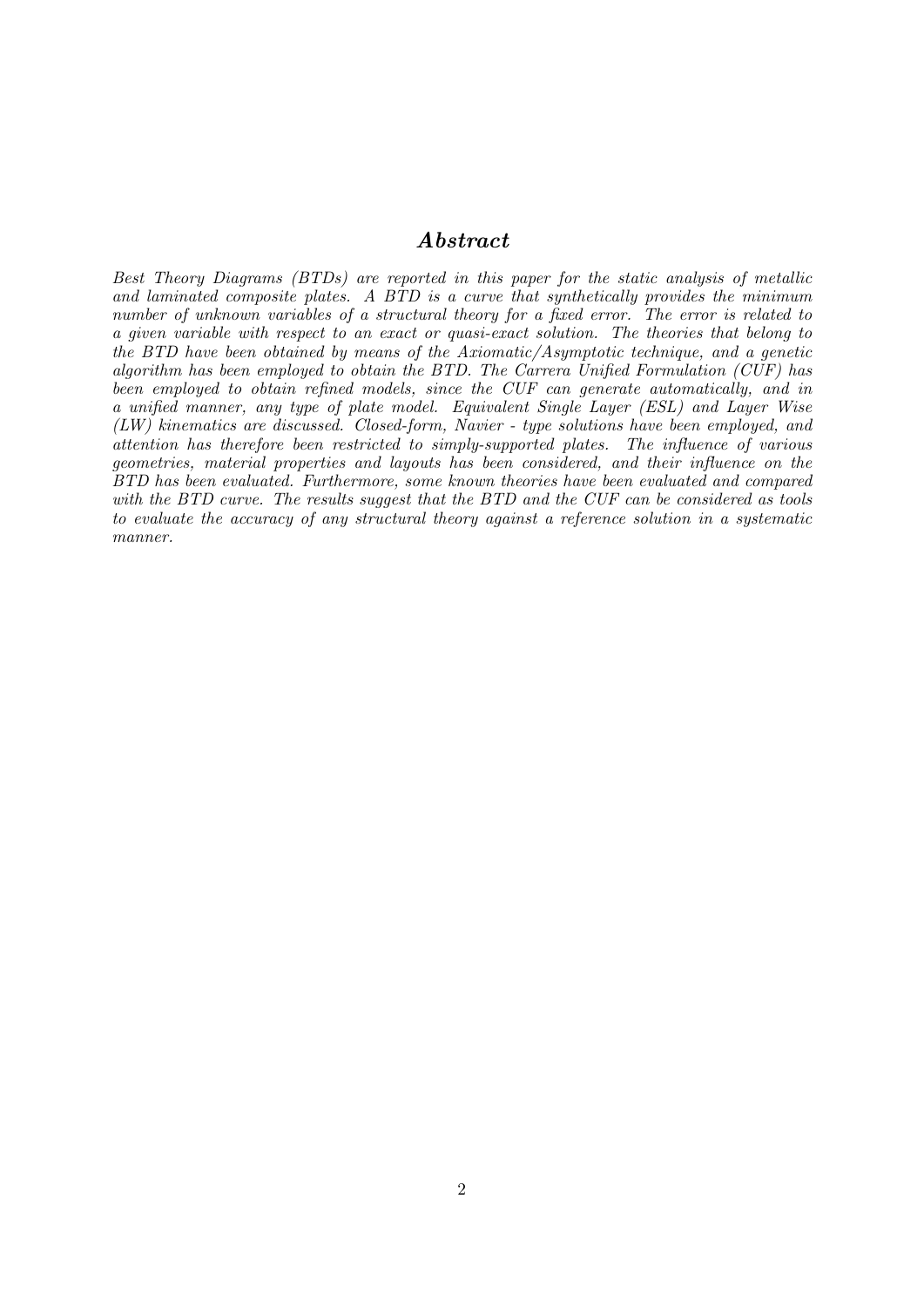## 1 Introduction

Laminated composite and metallic plates are widely employed in several engineering applications. An accurate analysis of such structures is fundamental for a realistic and reliable structural design. Several mathematical tools are currently available. The solution of 3D elasticity equations offers the most accurate evaluation of the elastic response, but the computational cost can be significantly high. As an alternative, a 2D approach can be used. In the field of 2D approaches for plate analysis, the first model that was developed was the Kirchoff-Love model  $([1], [2])$ . According to this model, the thickness strain and the transverse shear deformations are neglected. The Classical Lamination Theory (CLT) belongs to this group. Improved theories can be obtained if at least one of Kirchhoff's hypotheses is removed. For example, a constant through-the-thickness transverse shear deformation can be taken into consideration. This is the case of the Reissner-Mindlin theories ([3], [4]), also known as the First-Order Shear Deformation Theory (FSDT). Further improvements have been introduced in Vlasov's ([5]) or Hildebrand-Reissner-Thomas's theories ([6]), which are based on higher-order expansions of the displacement components on the reference surface. The transverse stress and displacement components in a multilayer plate are continuous functions along the  $z$  direction; these significant particular features of layered structures were defined as  $C_2^0$ -requirement in [7, 8]. The continuous displacement field is defined as the Zig-Zag effect (ZZ), and the transverse stress continuity at the interfaces is defined as Interlaminar-Continuity (IC). These two particular features make classical models inefficient for the analysis of multilayered plates, since they were originally developed for metallic one-layered plates. Moreover, classical models can be inaccurate for thick plate analysis.

Several refined models have been proposed in order to consider ZZ and IC effects. As reported in [9], the first scientist who proposed a theory that was able to provide the Zig-Zag condition was Lekhnitskii ([10]) who, in 1935, proposed a Zig-Zag solution for the analysis of multilayered beams. Another author who proposed a Zig-Zag theory was Ambartsumian ([11]). He extended the Reissner-Mindlin theory to layered, anisotropic plates and shells. Another author who made a fundamental contribution to the analysis of multilayered plates and shells is Reissner, who proposed a variational theorem that provides interlaminar continuity of transverse stresses ([12, 13, 14, 15]). It should be mentioned that a distinction among plate models should be made. As reported in the book by Reddy [16], it is possible to define the Equivalent Single Layer (ESL) and the Layer Wise (LW) approaches. According to the ESL approach, a plate/shell model can be analyzed considering it as a single equivalent lamina. In this case, the number of unknowns is independent of the number of layers of the plate/shell. In the LW approach, the displacement field is defined independently in each layer and the continuity at the interfaces is imposed. In this case, the number of unknowns depends on the number of layers of a plate/shell. The present work is embedded in the framework of the Carrera Unified Formulation (CUF). According to the CUF, the displacement field, in the case of plate analysis, is defined as an expansion of the thickness coordinate. The governing equations are defined in terms of a few fundamental nuclei whose form does not depend on the particular expansion order that is employed. Further details can be found in these books [17, 18, 19]. The CUF has been developed for plates and shells according to both ESL and LW approaches, as reported in [20], and both the Finite Element Method and closed-form Navier-type solutions have been employed. Examples can be found in [20]. The use of a refined theory for the analysis of plates leads to a better response analysis but, on the other hand, a higher computational cost is required. The possibility of obtaining accurate results for the analysis of plates/shells and, at the same time, of lowering the computational cost is offered by the axiomatic/asymptotic technique, developed by Carrera and Petrolo, and reported in [21]. The key idea of this technique is that, for a given problem, some terms of a refined model do not contribute to the evaluation of the behavior of a structure; in other words, if these terms are deactivated, it is possible to reduce the computational cost without degrading the accuracy of the full model. In [21], the technique was based on the deactivation of one displacement variable at a time, and the measurement of the introduced error was performed with respect to a reference solution. The effectiveness of a term was defined according to an a-priori error threshold: if the error was below that threshold, the term was considered not to be critical and was discarded. In that case, reduced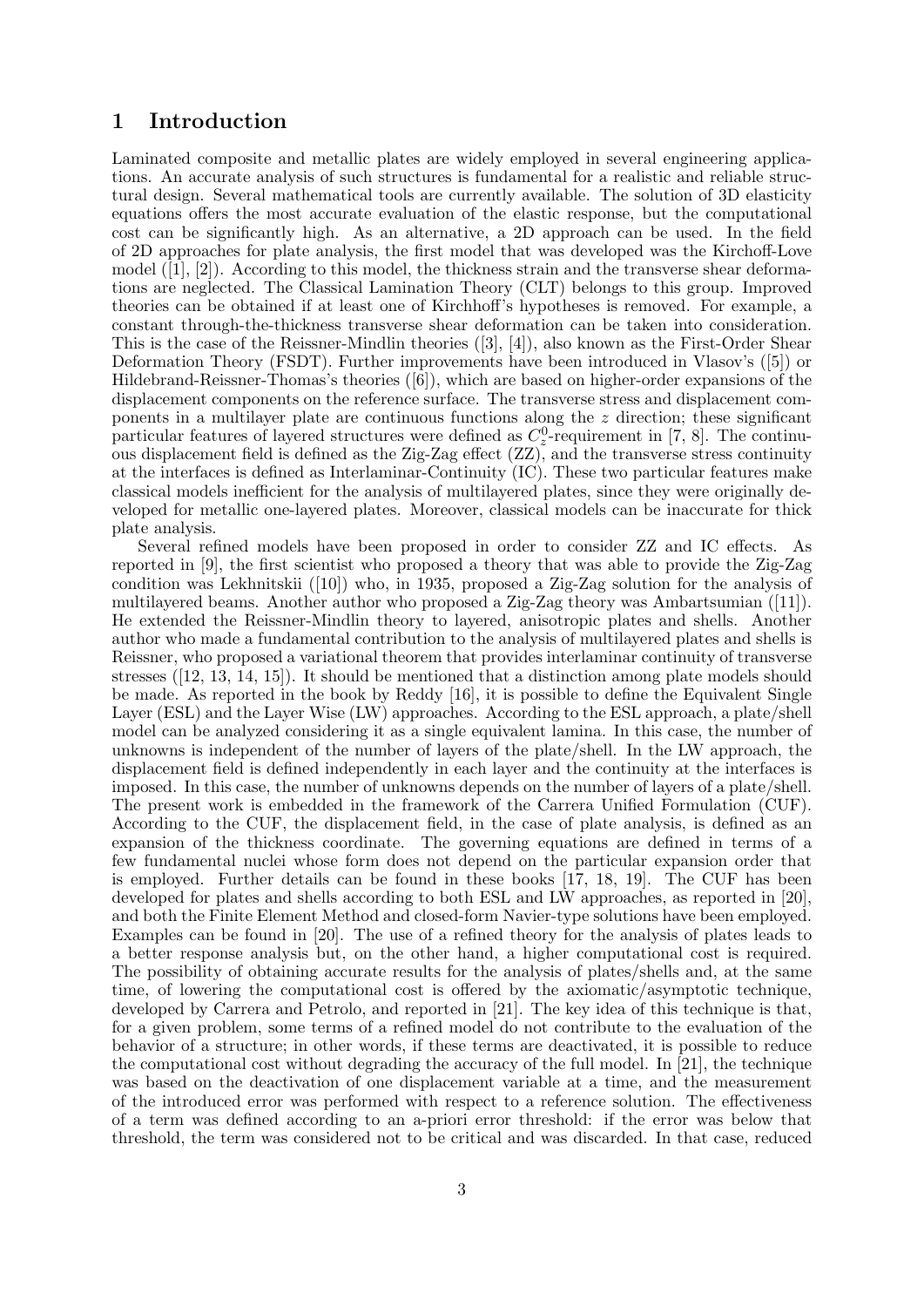models were obtained for several kinds of plates (according to the material properties and the geometry). It was found that the material properties and the geometry influence the number and the order of the retained terms. Examples of axiomatic / asymptotic analyses can be found in [22], where the authors evaluated refined plate models, and the Finite Element Method was employed. Refined models for beams have also been considered, and the results are reported in [23] and in [24]. In particular in [24], the authors analyzed the influence of each displacement variable in the evaluation of the frequencies of beams. One of the latest works on axiomatic / asymptotic techniques is reported in [25], where the authors obtained LW reduced models and proposed some new criteria for the evaluation of the error. As in the previous works on reduced models for plates, the results showed that the number and the order of the retained terms were dependent to a great extent on the studied problem. Moreover, the authors analyzed refined models for multilayer shells in [26]; both ESL and LW models were analyzed, and the influence of Murakami's function was also considered (the use of Murakami's function in the CUF is reported in [20]). In [27], the authors proposed and analyzed several criteria for the measurement of the error.

In [28], the authors analyzed some refined models for isotropic plates by means of the axiomatic/asymptotic technique, and considered several boundary conditions and loading conditions. The authors analyzed the influence of the accuracy on the selection of terms by varying the error: as a result, several reduced models were obtained, and they were reported in an "Error vs Number of Degrees of Freedom" Cartesian plane (E/NDOFs plane). The result was a curve which has been defined as the Best Theory Diagram, which can be employed to determine the effectiveness of a given theory in terms of accuracy and computational cost. In one case, the errors of all the reduced models obtainable as a combination of the model terms were computed, and it was demonstrated that the BTD represents the best theory (in other words, the least cumbersome) for a given error. BTDs were systematically obtained and discussed in [29]: refined models for multilayered plates were considered, and the influence of several parameters (such as geometry and boundary conditions) was considered. It was demonstrated that the geometry, boundary conditions and material properties of a plate influence the BTDs. In that work, the Finite Element technique was employed and a genetic-like algorithm was used to obtain the BTDs.

In this work, BTDs are obtained for several types of plates. Unlike from the work reported in [28] and in [29], Navier-type, closed-form solutions are employed and LW models are analyzed. The use of the closed-form solution makes it possible to consider a large number of reduced models with a minimal computational effort: this fact is exploited in order to construct a number of BTDs. In addition, in some cases, the errors of all the obtainable reduced models are computed and presented in the Error/NDOFs plane: in this case, it is possible to assess the proposed BTDs and to analyze the error distribution. In addition, in some cases, some refined models that are available in the scientific literature are analyzed and positioned in the above mentioned Cartesian plane in order to highlight their accuracy.

The BTDs are obtained by means of a genetic algorithm. The use of such an algorithm was first proposed by Holland and his co-workers in the 1960s and 1970s ([30]). An overview of the multiple-objective optimization method, using genetic algorithms, is presented in [31] and in [32]. An overview of the use of genetic algorithms in engineering is presented in [33]. The paper is organized as follows: the considered theories are presented in Section 2 and the governing equations are introduced in Section 3. The axiomatic/asymptotic technique is introduced and the implementation of the genetic algorithm is discussed in Section 4. The results are commented in Section 5 and the conclusions are discussed in Section 6.

## 2 Carrera Unified Formulation for Plates

The plate geometry is reported in Fig. 1, the reference surface is denoted as  $\Omega$  and its boundary as Γ. The reference system axes which belong to the reference surface  $\Omega$  are denoted as x, y, and z is the reference axis normal to the reference surface. The length side dimensions of the plate are indicated as a and b and the thickness of the plate is defined as  $h$ .

In the framework of the Carrera Unified Formulation the displacement field of a plate can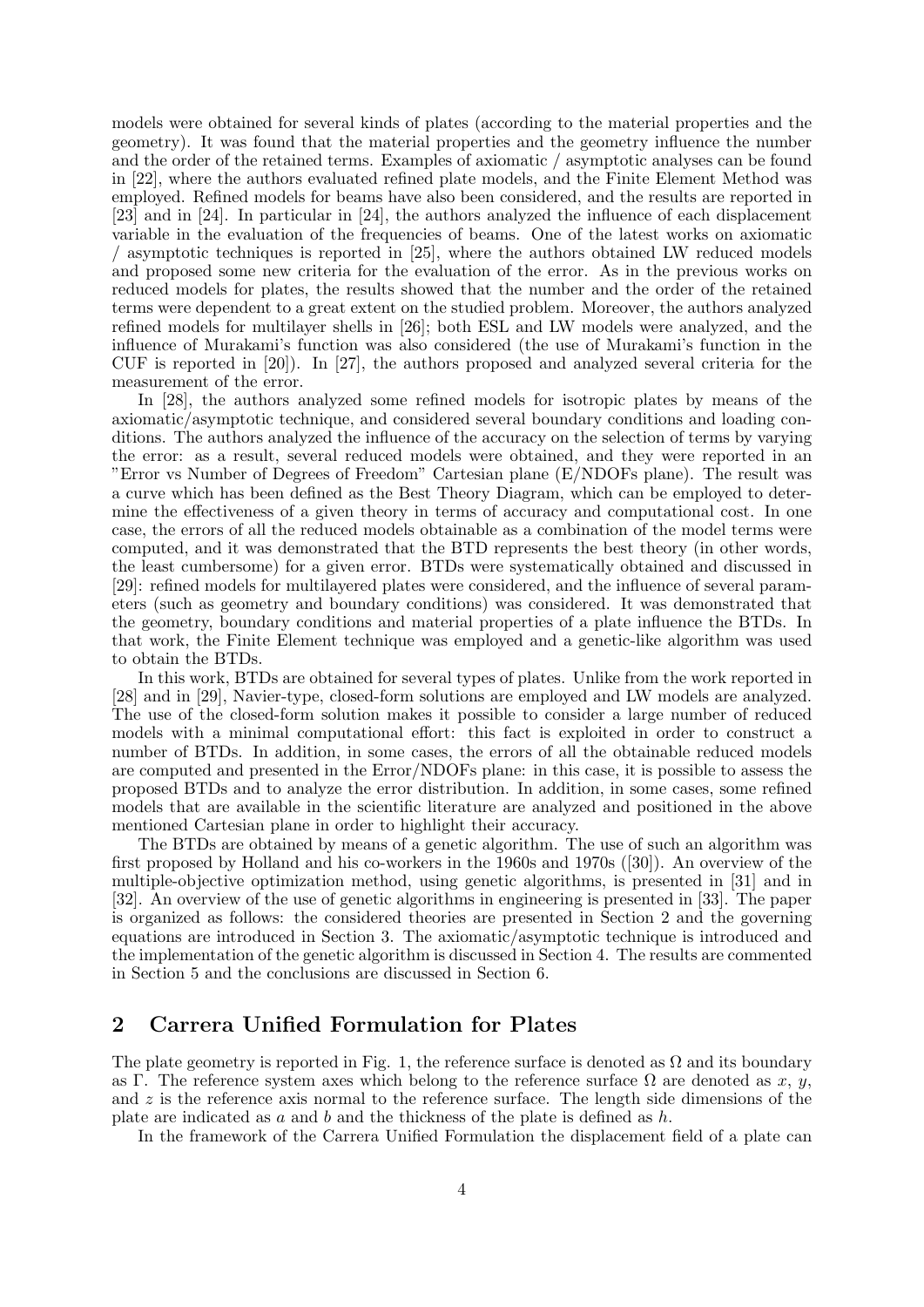be described as

$$
\mathbf{u}(x, y, z) = F_{\tau}(z) \cdot \mathbf{u}_{\tau}(x, y) \qquad \tau = 1, 2, \dots, M \tag{1}
$$

where **u** is the displacement vector  $(u_x, u_y, u_z)$  whose components are the displacements along the x, y, z reference axes.  $F_{\tau}$  are the expansion functions and  $\mathbf{u}_{\tau} = (u_{\tau x}, u_{\tau y}, u_{\tau z})$ are the displacement variables. M is the number of terms of the expansion. The expansion functions  $F_{\tau}$  can be defined on the overall thickness of the plate or for each k-layer. In the former case Equivalent Single Layer (ESL) approach is followed and in the latter case a Layer Wise (LW) approach is used. Examples of ESL and LW schemes are reported in Fig.s 2a and 2b respectively. A transverse section of a multilayered plate is reported, the number of layers is equal to  $N_L$ . A generic displacement component distribution is presented according to linear and higher-order expansions for these two approaches. In the following ESL and LW approaches are discussed in detail.

#### 2.1 Equivalent Single Layer theory

According to the ESL scheme the behavior of a multilayered plate is analyzed considering it as a single equivalent lamina. In this case  $F<sub>\tau</sub>$  functions can be Mc-Laurin expansions of z defined as  $F_{\tau} = z^{\tau-1}$ . In the following the ESL models are synthetically indicated as EDN, where N is the expansion order. An example of an ED4 displacement field is reported

$$
u_x = u_{x_1} + z u_{x_2} + z^2 u_{x_3} + z^3 u_{x_4} + z^4 u_{x_5}
$$
  
\n
$$
u_y = u_{y_1} + z u_{y_2} + z^2 u_{y_3} + z^3 u_{y_4} + z^4 u_{y_5}
$$
  
\n
$$
u_z = u_{z_1} + z u_{z_2} + z^2 u_{z_3} + z^3 u_{z_4} + z^4 u_{z_5}
$$
\n(2)

In the range of the ESL scheme, higher-order theories from open literature can be derived via CUF; some of these models are considered in this paper for comparison purposes. A first example can be the model proposed by Pandya (see [34]), the displacement components are:

$$
u_x = u_{x1} + z u_{x2} + z^2 u_{x3} + z^3 u_{x4}
$$
  
\n
$$
u_y = u_{y1} + z u_{y2} + z^2 u_{y3} + z^3 u_{y4}
$$
  
\n
$$
u_z = u_{z1}
$$
\n(3)

Another example is offered by Kant (see [35]), the displacement field is defined as:

$$
u_x = u_{x1} + z u_{x2} + z^2 u_{x3} + z^3 u_{x4}
$$
  
\n
$$
u_y = u_{y1} + z u_{y2} + z^2 u_{y3} + z^3 u_{y4}
$$
  
\n
$$
u_z = u_{z1} + z u_{z2} + z^2 u_{z3} + z^3 u_{z4}
$$
\n(4)

It is important to underline that CUF allows us to choose the higher-order terms to be included with no restrictions. For instance, one can consider a plate theory where incomplete fourth-order expansions are adopted:

$$
u_x = +z u_{x2} + z^3 u_{x4} + z^4 u_{x5}
$$
  
\n
$$
u_y = +z u_{y2} + z^2 u_{y3} + z^4 u_{y5}
$$
  
\n
$$
u_z = u_{z1} + z u_{z2} + z^2 u_{z3} + z^4 u_{z5}
$$
\n(5)

As mentioned in [21], classical models such as CLT and FSDT can be considered as special cases of the full linear expansion (ED1).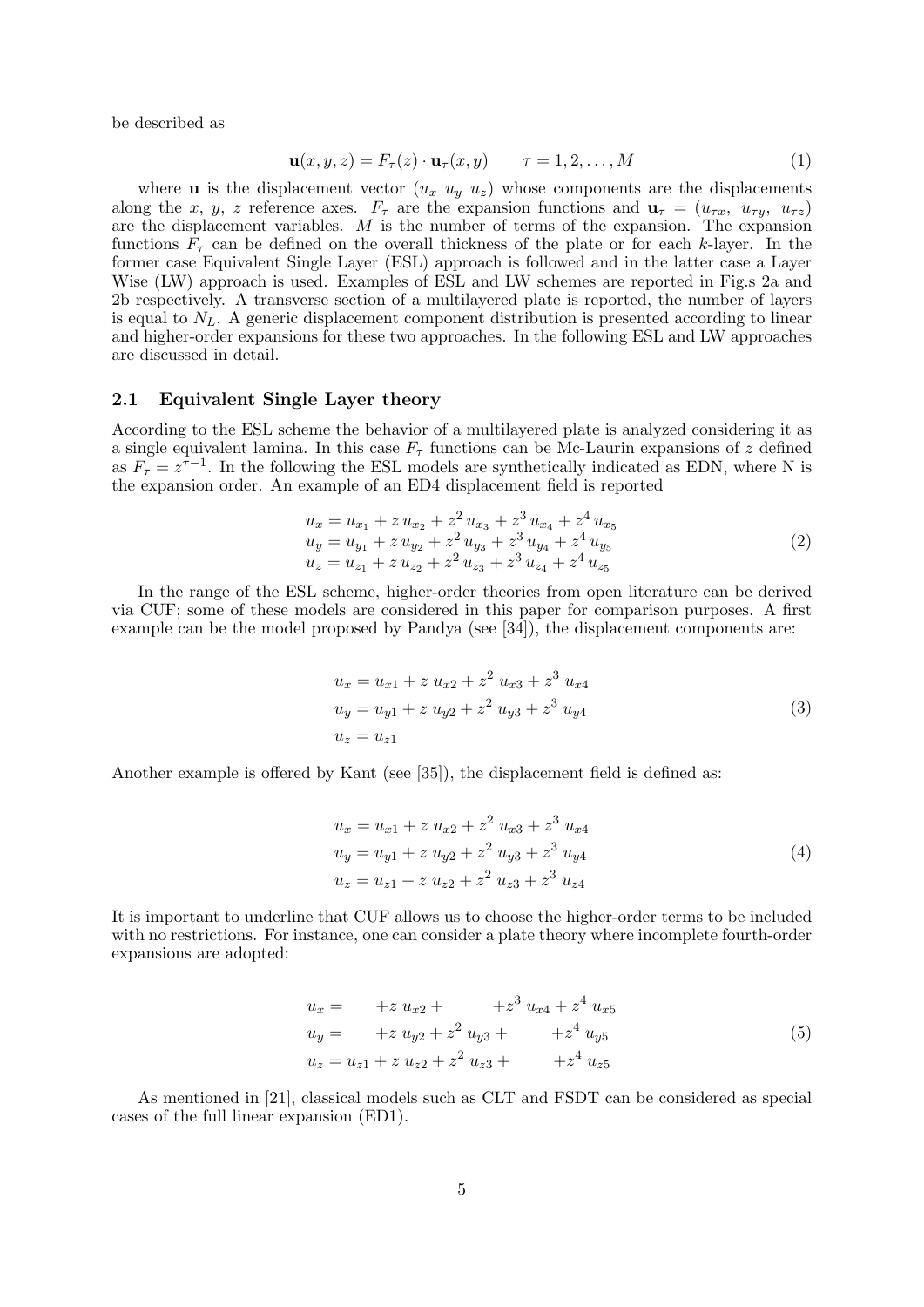#### 2.2 Layer Wise theory

According to the Layer Wise scheme the displacement field exhibits only  $C_0$ -continuity through the laminate thickness. LW models can be conveniently built by using Legendre's polynomials expansion in each layer. The displacement field is described as

$$
\mathbf{u}^k = F_t \cdot \mathbf{u}_t^k + F_b \cdot \mathbf{u}_b^k + F_r \cdot \mathbf{u}_r^k = F_\tau \mathbf{u}_\tau^k \qquad \tau = t, b, r \ r = 2, 3, \dots, N \qquad k = 1, 2, \dots, N_l \quad (6)
$$

where k is the generic k-layer of a plate and  $N_l$  is the number of the layers. Subscripts t and b correspond to the top and the bottom of a layer. Functions  $F_\tau$  depend on a coordinate  $\zeta_k$ , its range is  $-1 \le \zeta_k \le 1$ ; its representation is reported in Fig. 2b. The extremal values  $-1$  and 1 are reached at the bottom and at the top of the layer. Functions  $F<sub>\tau</sub>$  derive from the Legendre's polynomials according to the following equations.

$$
F_t = \frac{P_0 + P_1}{2} \qquad F_b = \frac{P_0 - P_1}{2} \qquad F_r = P_r - P_{r-2} \qquad r = 2, 3, \dots, N \tag{7}
$$

The Legendre's polynomials for the fourth-order theory are

$$
P_0 = 1 \quad P_1 = \zeta_k \quad P_2 = \frac{3\zeta_k^2 - 1}{2} \quad P_3 = \frac{5\zeta_k^3 - 3\zeta_k}{2} \quad P_4 = \frac{35\zeta_k^4}{8} - \frac{15\zeta_k^2}{4} + \frac{3}{8} \tag{8}
$$

LW models ensure the compatibility of displacement at the interfaces 'zig-zag' effects by definition, that is

$$
\mathbf{u}_t^k = \mathbf{u}_b^{k+1} \qquad k = 1, \dots, N_l - 1 \tag{9}
$$

In the following LW models are denoted by the acronym as LDN, where N is the expansion order. An example of LD4 layer displacement field is

$$
u_x^k = F_t u_{xt}^k + F_2 u_{x2}^k + F_3 u_{x3}^k + F_4 u_{x4}^k + F_b u_{xb}^k
$$
  
\n
$$
u_y^k = F_t u_{yt}^k + F_2 u_{y2}^k + F_3 u_{y3}^k + F_4 u_{y4}^k + F_b u_{yb}^k
$$
  
\n
$$
u_z^k = F_t u_{zt}^k + F_2 u_{z2}^k + F_3 u_{z3}^k + F_4 u_{z4}^k + F_b u_{zb}^k
$$
\n(10)

## 3 Governing equations and Navier-type solution

The analysis of a plate can be conducted by means of the Principle of Virtual Displacement (PVD) which states that:

$$
\delta L_{int} = \delta L_{ext} \tag{11}
$$

where  $\delta L_{int}$  is the virtual variation of the internal work,  $\delta L_{ext}$  is the virtual variation of the work made by the external loadings. Strain components can be grouped into in-plane  $(p)$  and out-of-plane  $(n)$  components, that is

$$
\boldsymbol{\epsilon}_p^k = \begin{bmatrix} \epsilon_{xx}^k & \epsilon_{yy}^k & \epsilon_{xy}^k \end{bmatrix}^T \qquad \boldsymbol{\epsilon}_n^k = \begin{bmatrix} \epsilon_{xz}^k & \epsilon_{yz}^k & \epsilon_{zz}^k \end{bmatrix}^T \tag{12}
$$

where T denotes the transpose operation. This grouping leads to

$$
\epsilon_p^k = \mathbf{D}_p \mathbf{u}^k \qquad \epsilon_n^k = \mathbf{D}_n \mathbf{u}^k \tag{13}
$$

by defining

$$
\mathbf{D}_p = \begin{bmatrix} \frac{\partial}{\partial x} & 0 & 0\\ 0 & \frac{\partial}{\partial y} & 0\\ \frac{\partial}{\partial y} & \frac{\partial}{\partial x} & 0 \end{bmatrix}
$$
(14)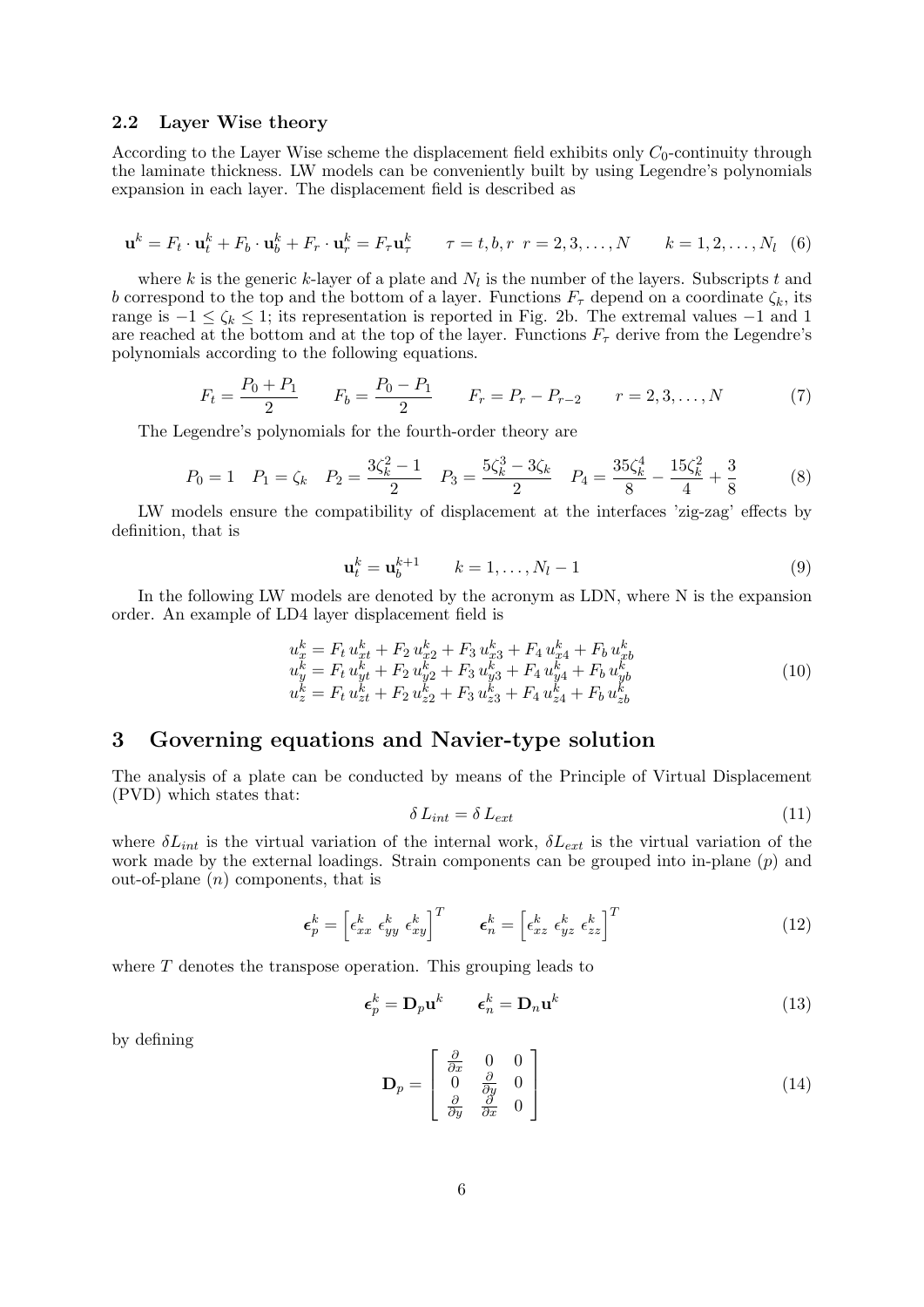$$
\mathbf{D}_n = \begin{bmatrix} \frac{\partial}{\partial z} & 0 & \frac{\partial}{\partial x} \\ 0 & \frac{\partial}{\partial z} & \frac{\partial}{\partial y} \\ 0 & 0 & \frac{\partial}{\partial z} \end{bmatrix} = \begin{bmatrix} \mathbf{D}_{n\Omega} & \mathbf{D}_{nz} \\ 0 & 0 & \frac{\partial}{\partial x} \\ 0 & 0 & 0 \end{bmatrix} + \begin{bmatrix} \frac{\partial}{\partial z} & 0 & 0 \\ 0 & \frac{\partial}{\partial z} & 0 \\ 0 & 0 & \frac{\partial}{\partial z} \end{bmatrix}
$$
(15)

Stress components for a generic k layer can be obtained by means of the Hooke law,

$$
\boldsymbol{\sigma}^k = \tilde{\mathbf{C}}^k \boldsymbol{\epsilon}^k \tag{16}
$$

The dependence of the elastic coefficients  $\tilde{C}_{ij}$  on Young's modulus, Poisson's ratio, the shear modulus and the fiber angle is not reported. A detailed discussion is reported in the book by Reddy [16]. The stress components can be grouped into in-plane (p) and out-of-plane components as the strain components, i.e.

$$
\boldsymbol{\sigma}_p^k = \begin{bmatrix} \sigma_{xx}^k & \sigma_{yy}^k & \sigma_{xy}^k \end{bmatrix}^T \qquad \boldsymbol{\sigma}_n^k = \begin{bmatrix} \sigma_{xz}^k & \sigma_{yz}^k & \sigma_{zz}^k \end{bmatrix}^T \tag{17}
$$

In this case the Hooke law can be defined as

$$
\sigma_p^k = \tilde{\mathbf{C}}_{pp} \boldsymbol{\epsilon}_p^k + \tilde{\mathbf{C}}_{pn} \boldsymbol{\epsilon}_n^k
$$
  
\n
$$
\boldsymbol{\sigma}_n^k = \tilde{\mathbf{C}}_{np} \boldsymbol{\epsilon}_p^k + \tilde{\mathbf{C}}_{nn} \boldsymbol{\epsilon}_n^k
$$
\n(18)

In the case of orthotropic materials it is possible to write

$$
\tilde{\mathbf{C}}_{pp}^{k} = \begin{bmatrix} \tilde{C}_{11}^{k} & \tilde{C}_{12}^{k} & \tilde{C}_{16}^{k} \\ \tilde{C}_{12}^{k} & \tilde{C}_{22}^{k} & \tilde{C}_{26}^{k} \\ \tilde{C}_{16}^{k} & \tilde{C}_{26}^{k} & \tilde{C}_{66}^{k} \end{bmatrix} \qquad \tilde{\mathbf{C}}_{nn}^{k} = \begin{bmatrix} \tilde{C}_{55}^{k} & \tilde{C}_{45}^{k} & 0 \\ \tilde{C}_{45}^{k} & \tilde{C}_{44}^{k} & 0 \\ 0 & 0 & \tilde{C}_{33}^{k} \end{bmatrix} \qquad \tilde{\mathbf{C}}_{pn}^{k} = \tilde{\mathbf{C}}_{np}^{k^{T}} = \begin{bmatrix} 0 & 0 & \tilde{C}_{13}^{k} \\ 0 & 0 & \tilde{C}_{23}^{k} \\ 0 & 0 & \tilde{C}_{36}^{k} \end{bmatrix}
$$
\n(19)

The virtual variation of the internal work can be computed as

$$
\delta L_{int} = \delta L_{ext} \tag{20}
$$

where  $\delta L_{int}$  is the virtual variation of the internal work and  $\delta L_{ext}$  is the virtual variation of the external work. The PVD can be written as

$$
\sum_{k=1}^{N_l} \int_{\Omega_k} \int_{A_k} \left( \delta \boldsymbol{\epsilon}_p^{k^T} \boldsymbol{\sigma}_p^k + \delta \boldsymbol{\epsilon}_n^{k^T} \boldsymbol{\sigma}_n^k \right) dz \ d\Omega_k = \sum_{k=1}^{N_l} \delta L_{ext}^k \tag{21}
$$

Further details about the CUF and its implementation through the use of variational principles can be found in [19].

The governing equations can be written as

$$
\delta \mathbf{u}_s^k : \, \mathbf{K}_d^{k\tau s} \cdot \mathbf{u}_\tau^k = \mathbf{P}_\tau^k \tag{22}
$$

and the boundary conditions are

$$
\Pi_d^{k\tau s} \mathbf{u}_{\tau}^k = \Pi_d^{k\tau s} \overline{u}_{\tau}^k \tag{23}
$$

where  $\mathbf{P}_{\tau}^{k}$  is the external load. The fundamental nucleus,  $\mathbf{K}_{d}^{\tau s}$  is assembled through the indexes  $\tau$  and s. Superscript k denotes the assembly at the layer level. The explicit form of the fundamental nucleus is

$$
\mathbf{K}_{d}^{\tau s} = \left\{ (-\mathbf{D}_{p})^{T} \left[ \tilde{\mathbf{C}}_{pp}^{k} E_{s\tau} \mathbf{D}_{p} + \tilde{\mathbf{C}}_{pn}^{k} E_{s\tau} \mathbf{D}_{n\Omega} + \tilde{\mathbf{C}}_{pn}^{k} E_{s\tau,z} \right] +
$$
  

$$
(-\mathbf{D}_{n\Omega})^{T} \left[ \tilde{\mathbf{C}}_{pn}^{k^{T}} E_{s\tau} \mathbf{D}_{p} + \tilde{\mathbf{C}}_{nn}^{k} E_{s\tau} \mathbf{D}_{n\Omega} + \tilde{\mathbf{C}}_{nn}^{k} E_{s\tau,z} \right] +
$$
  

$$
+ \left[ \tilde{\mathbf{C}}_{pn}^{k^{T}} E_{s,z\tau} \mathbf{D}_{p} + \tilde{\mathbf{C}}_{nn}^{k} E_{s,z\tau} \mathbf{D}_{n\Omega} + \tilde{\mathbf{C}}_{nn}^{k} E_{s,z\tau,z} \right] \right\}
$$
(24)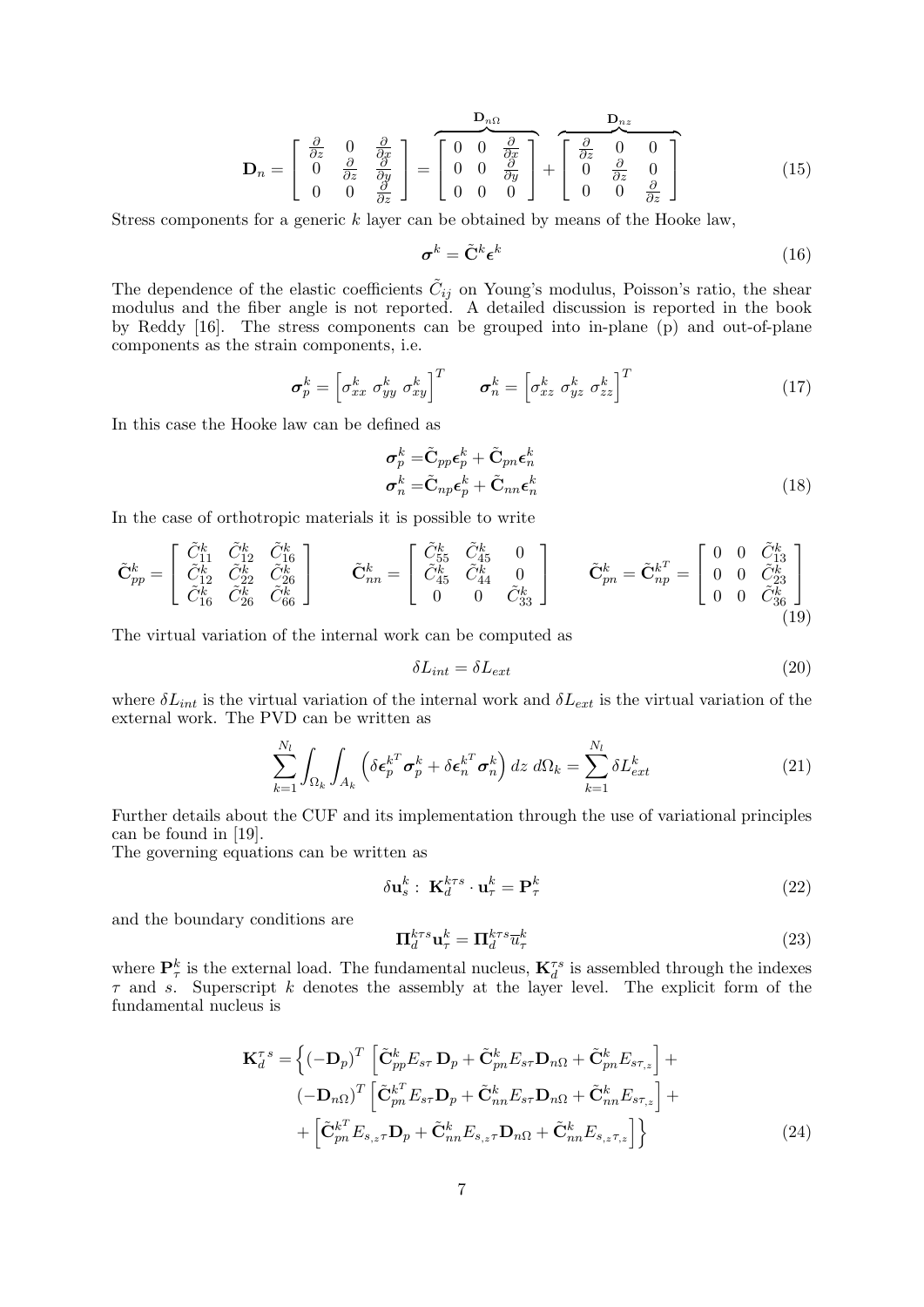and for the boundary conditions it is

$$
\Pi_{d}^{k \tau s} = \left\{ (\mathbf{I}_{p})^{T} \left[ \mathbf{C}_{pp}^{k} E_{s\tau} \mathbf{D}_{p} + \mathbf{C}_{pp}^{k} E_{s\tau} \mathbf{A}_{p} + \mathbf{C}_{pn}^{k} E_{s\tau} \mathbf{D}_{n\Omega} + \mathbf{C}_{pn}^{k} E_{s\tau} \mathbf{A}_{n} + \mathbf{C}_{pn}^{k} E_{s\tau,z} \right] + (\mathbf{I}_{n\Omega})^{T} \left[ \mathbf{C}_{pn}^{k^{T}} E_{s\tau} \mathbf{D}_{p} + \mathbf{C}_{pn}^{k^{T}} E_{s\tau} \mathbf{A}_{p} + \mathbf{C}_{nn}^{k} E_{s\tau} \mathbf{D}_{n\Omega} + \mathbf{C}_{nn}^{k} E_{s\tau} \mathbf{A}_{n} + \mathbf{C}_{nn}^{k} E_{s\tau,z} \right] \right\} H_{\alpha}^{k} H_{\beta}^{k}
$$
\n(25)

The analyses herein reported were based on the Navier closed-form solution for simply supported orthotropic plates, loaded by a transverse distribution of harmonic loadings. The following properties hold

$$
\tilde{C}_{pp16} = \tilde{C}_{pp26} = \tilde{C}_{pn36} = \tilde{C}_{nn45} = 0
$$
\n(26)

The terms  $\mathbf{u}_{\tau}^{k}$  for an LW model are expressed as:

$$
u_{\alpha_{\tau}}^{k} = \sum_{m,n} \hat{U}_{\alpha_{\tau}}^{k} \cdot \cos\left(\frac{m\pi\alpha_{k}}{a_{k}}\right) \sin\left(\frac{n\pi\beta_{k}}{b_{k}}\right) \qquad k = 1, N_{l}
$$
  
\n
$$
u_{\beta_{\tau}}^{k} = \sum_{m,n} \hat{U}_{\beta_{\tau}}^{k} \cdot \sin\left(\frac{m\pi\alpha_{k}}{a_{k}}\right) \cos\left(\frac{n\pi\beta_{k}}{b_{k}}\right) \qquad \tau = 1, M
$$
  
\n
$$
u_{z_{\tau}}^{k} = \sum_{m,n} \hat{U}_{z_{\tau}}^{k} \cdot \sin\left(\frac{m\pi\alpha_{k}}{a_{k}}\right) \sin\left(\frac{n\pi\beta_{k}}{b_{k}}\right) \qquad m, n \in \mathbb{N}
$$
\n(27)

where  $\hat{U}^k_{\alpha_{\tau}}, \hat{U}^k_{\beta_{\tau}}$  and  $\hat{U}^k_{z_{\tau}}$  are the amplitudes, m and n are the numbers of waves (they range from 0 to  $\infty$ ) and  $a_k$  and  $b_k$  are the plate lengths in the  $\alpha_k$  and  $\beta_k$  directions, respectively. The same solution can be applied to the ESL approach, in this case the displacement variables appear without the superscript k.

## 4 The axiomatic/asymptotic method and the Best Theory Diagram

Accurate plate analyses can be obtained by increasing the order of the expansion. As a drawback, the computational cost could increase significantly with respect to the classical formulations. For a given problem, some terms of a refined model may not contribute to the evaluation of the behavior of a structure, as shown in [21]. In order to detect the ineffective variables for a given plate problem, the axiomatic/asymptotic method was introduced in that work. Through this method, it is possible to retrieve the ineffective terms in order to reduce the computational cost without accuracy penalties. In the following, the axiomatic/asymptotic technique is described, the Best Theory Diagram (BTD) is introduced and then a method to construct the BTD based on genetic algorithms is described.

#### 4.1 Axiomatic/asymptotic technique

The possibility to construct reduced models is offered by the axiomatic/asymptotic technique which consists of the following steps:

- 1. parameters such as geometry, boundary conditions, loadings, materials and layer layouts are fixed;
- 2. a set of output parameters is chosen, such as displacement or stress components; in the following analyses  $\sigma_{xx}$  is considered;
- 3. a starting theory is fixed (axiomatic part), that is the displacement variables to be analyzed are defined; usually a theory which provides 3D-like solutions is chosen; a reference solution is defined (in the present work LD4 and ED4 approaches are adopted, since these fourth-order models offer an excellent agreement with the three-dimensional solutions as highlighted in [21] and in [25]);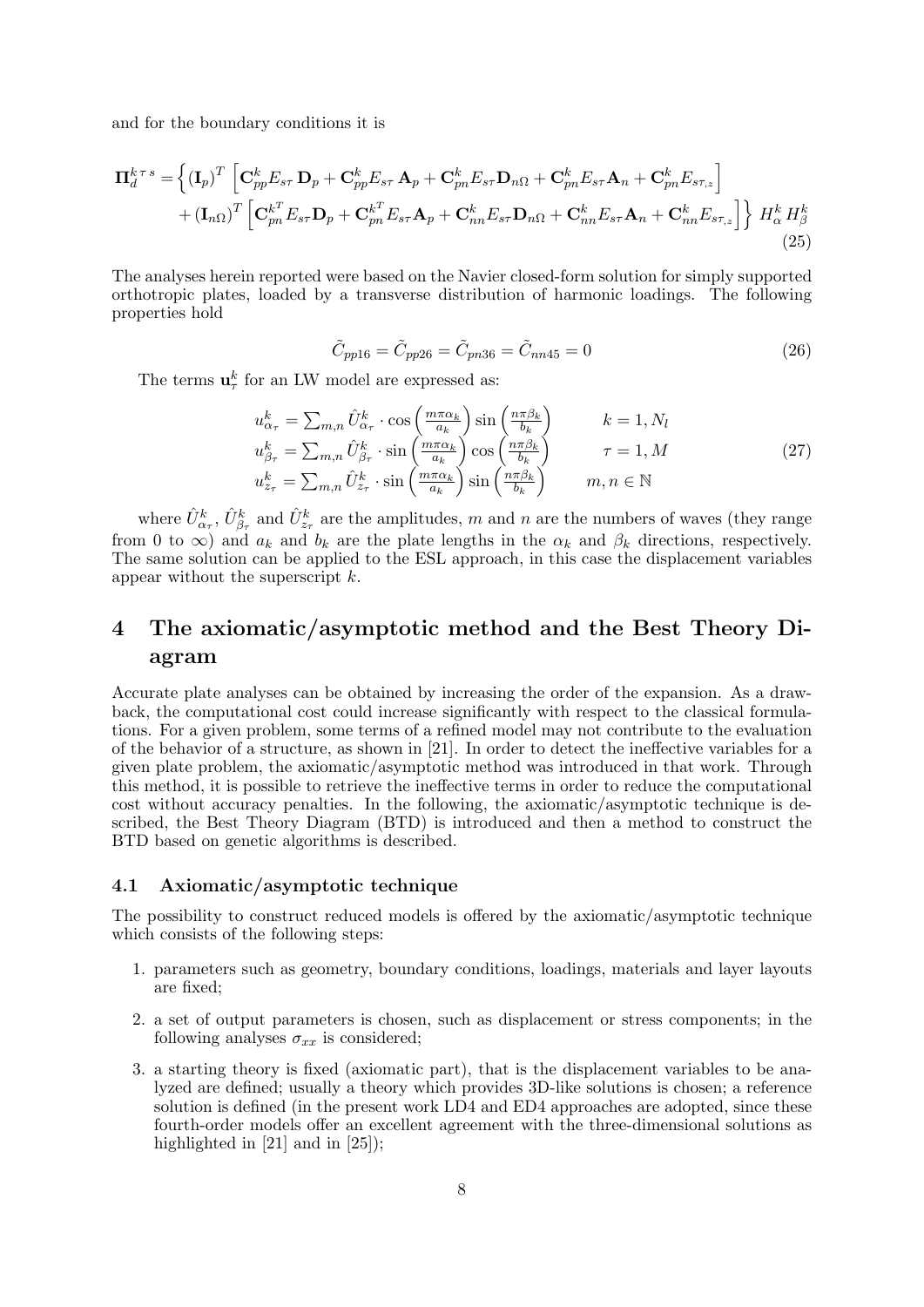- 4. the CUF is used to generate the governing equations for the considered theories;
- 5. the effectiveness of each term of the adopted expansion is evaluated by measuring the error due to its deactivation, a term is considered as ineffective if the error is negligible;
- 6. the most suitable structural model for a given structural problem is then obtained by discarding the non-effective displacement variables.

A graphical notation is introduced in order to synthetically represent the results. This consists of a table with three rows, and a number of columns equal to the number of the displacement variable used in the expansion. As an example, an LD4 model for a two layer shell is shown in Table 1 (full model). Table 1 also shows the reduced model in which the first layer term  $u_{z2}^1$  and the second layer term  $u_{x2}^2$  are deactivated. The meaning of the symbols are shown in Table 2. The symbol  $\blacksquare$  is used to denote the terms that cannot be deactivated in the LW since this would introduce an extra constraint.

#### 4.2 The Best Theory Diagram (BTD)

It is possible to associate to each reduced refined model the number of the active terms and its error computed with respect to a reference solution, as in Fig. 3. The error values are reported on the abscissa and the number of active terms is reported on the ordinate. Each black dot represents a reduced refined model and its position on the Cartesian plane is defined considering its error and the number of the active terms. In addition the synthetic representation of the active/non-active terms is reported for some reduced models. By considering all models, it is possible to note that some of them provide the lowest error for a given number of active terms. These models are labeled in Fig. 3 as 1, 2, 3, 4, 5 and they represent a Pareto front for the considered problems. This Pareto front is defined in this work as the Best Theory Diagram. The existence of such curve was already demonstrated in the work reported in [29]. This curve can be constructed for several problems, for example considering several type of materials, geometries and boundary conditions. BTD makes it possible to evaluate the minimum number of terms,  $N_{min}$ , that have to be used in order to achieve a desired accuracy.

#### 4.3 BTD construction by means of genetic algorithms

The number of all possible combinations of active/not-active terms for a given refined model is equal to  $2^M$ , where M is the number of terms (i.e. degrees of freedom) of the model. In the case of an ESL model, M can be computed as  $M = (N + 1)$  3. In the case of a LW model,  $M = 3(N-1) N_L$  since, as mentioned above, some terms of the displacement field cannot be discarder to impose the interface compatibility. As the expansion order increases, the number of the combinations to consider increases. The computational cost required for the BTD construction can be very significant. In order to construct BTDs with a lower computation effort, a different strategy was employed that was based on genetic algorithms.

The genetic algorithms are inspired by the evolution theory explained in "The origin of species", written by Darwin ([36]). In nature, weak and unfit individuals within their environment are faced with extinction by natural selection. The strong ones have a greater opportunity to pass their genes down to future generations via reproduction. In the long run, the species carrying the correct combination in their genes become dominant in their population. Sometimes, during the slow process of evolution, random changes may occur in the genes. If these changes provide additional advantages within the challenge of survival, new species evolve from the old ones. Unsuccessful changes are eliminated by natural selection. In the genetic algorithm terminology, a solution vector  $x \in X$ , where X is the solution space, is called *individual* or *chromosome*. Individuals are made of discrete units called genes. Each gene controls one or more features of the individual. The present genetic algorithm use the mutation operator to generate new solutions from existing ones. The mutation operator introduce random changes into the characteristics of the chromosome. Mutation is generally applied at the gene level. Each individual has a fitness value based on its rank in the population. The population is ranked according to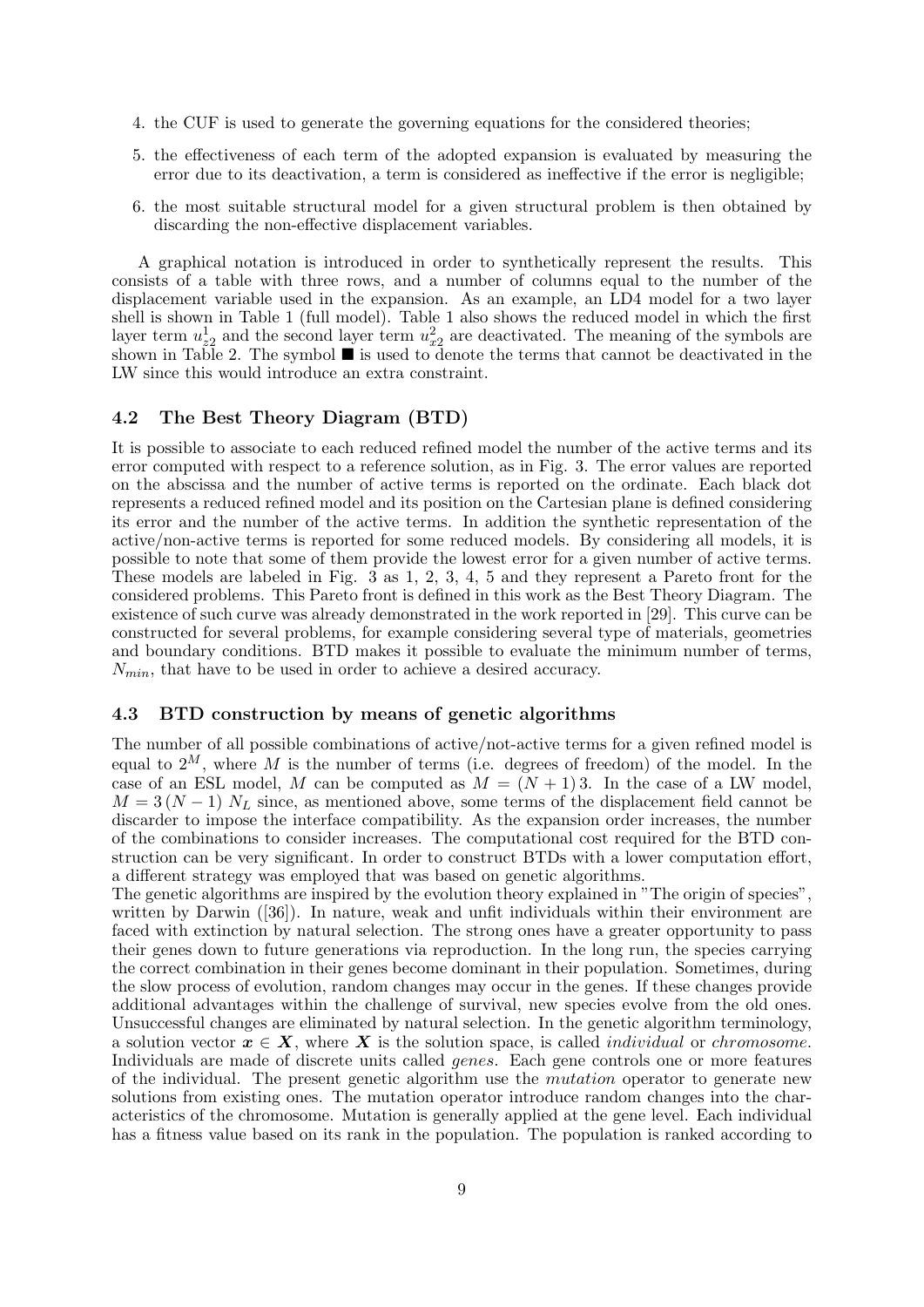the dominance rule reported in [32]. The fitness of each chromosome is evaluated through the following formula:

$$
r_i(\boldsymbol{x}_i, t) = 1 + nq(\boldsymbol{x}_i, t) \tag{28}
$$

where  $nq(x, t)$  is the number of solutions that are dominated by x at the generation t. A lower rank corresponds to a better solution.

In the present work, each plate theory has been considered as an individual. The genes are the terms of the expansion and each gene can be active or not active, the deactivation of a term is obtained by exploiting a penalty technique. A synthetic representation of this approach is shown in Fig. 4. The meaning of the symbols  $\blacktriangle$  and  $\triangle$  is reported in Table 2. Each individual is therefore described by the number of active terms and its error that is computed with respect to a reference solution. the dominance rule is applied through these two parameters in order to evaluate the individual fitness. The generation of new refined theories starting from a generic population is inspired to the reproduction of bacteria; for each individual (plate theory) a number of copies are created according to its dominance and then, a number of mutations are applied in order to vary the set of new individuals. The purpose of this analysis is to find the individuals which belong to the Pareto front, that is, the subset of individuals which are dominated by no other individuals. Via preliminary analyses, the number of generations, i.e. iterations, was set equal to 10 and the number of the initial population was set to 400. The error of the reduced models with respect to a reference solution was evaluated through the following formula:

$$
e = 100 \frac{\sum_{i=1}^{N_p} |Q^i - Q^i_{\text{ref}}|}{\max Q_{\text{ref}}} \cdot \frac{1}{N_p} \tag{29}
$$

where Q can be a stress/displacement component ( $\sigma_{xx}$  in this paper) and  $N_p$  is the number of points along the thickness on which the entity Q is computed.

## 5 Results and discussion

The results of the axiomatic/asymptotic analyses are reported hereafter. A transverse pressure was applied to the top surface of the plate,

$$
p_z = p_z^0 \sin\left(\frac{m\,\pi}{a}\,x\right) \sin\left(\frac{n\,\pi}{b}\,y\right) \tag{30}
$$

where  $m = n = 1$ . The reference system layout is reported in Fig. 1. All the reduced models are developed for stress  $\sigma_{xx}$ , which is computed at [a/2, b/2, z] with  $-\frac{h}{2} \leq z \leq \frac{h}{2}$  $\frac{h}{2}$ , where h is the total thickness of the plate.

#### 5.1 Metallic plate

A metallic plate was first considered. The material properties are  $E = 73$  GPa and  $\nu = 0.34$ (aluminum). The length-to-thickness ratios  $(a/h)$  are equal to 2.5, 5 and 50.

First, an ED4 model assessment was carried out. The results are reported in Table 3; the three-dimensional exact elasticity results are obtained as in [37, 38]. It is possible to note that the results offered by the ED4 model are in excellent agreement with the reference solution. This makes the ED4 model suitable for the computation of the reference solution of the axiomatic/asymptotic analysis for the metallic plate. Table 4 reports the top and bottom values of  $\sigma_{xx}$ .

The first method that was used to build the BTD is based on the evaluation of all the possible combinations given by the 15 terms of an ED4 model, that is,  $2^{15} = 32768$  theories; Fig. 5a shows the error of each theory. It is possible to note that some empty regions are present, and these regions are labeled as 1 and 2 in the figure. In this case, it is possible to state that the construction of reduced refined models is not always possible; in fact, there are no reduced models within some error intervals. The BTD is given by those combinations (i.e. plate theories) which, for a given error, require the lowest number of unknown variables. Two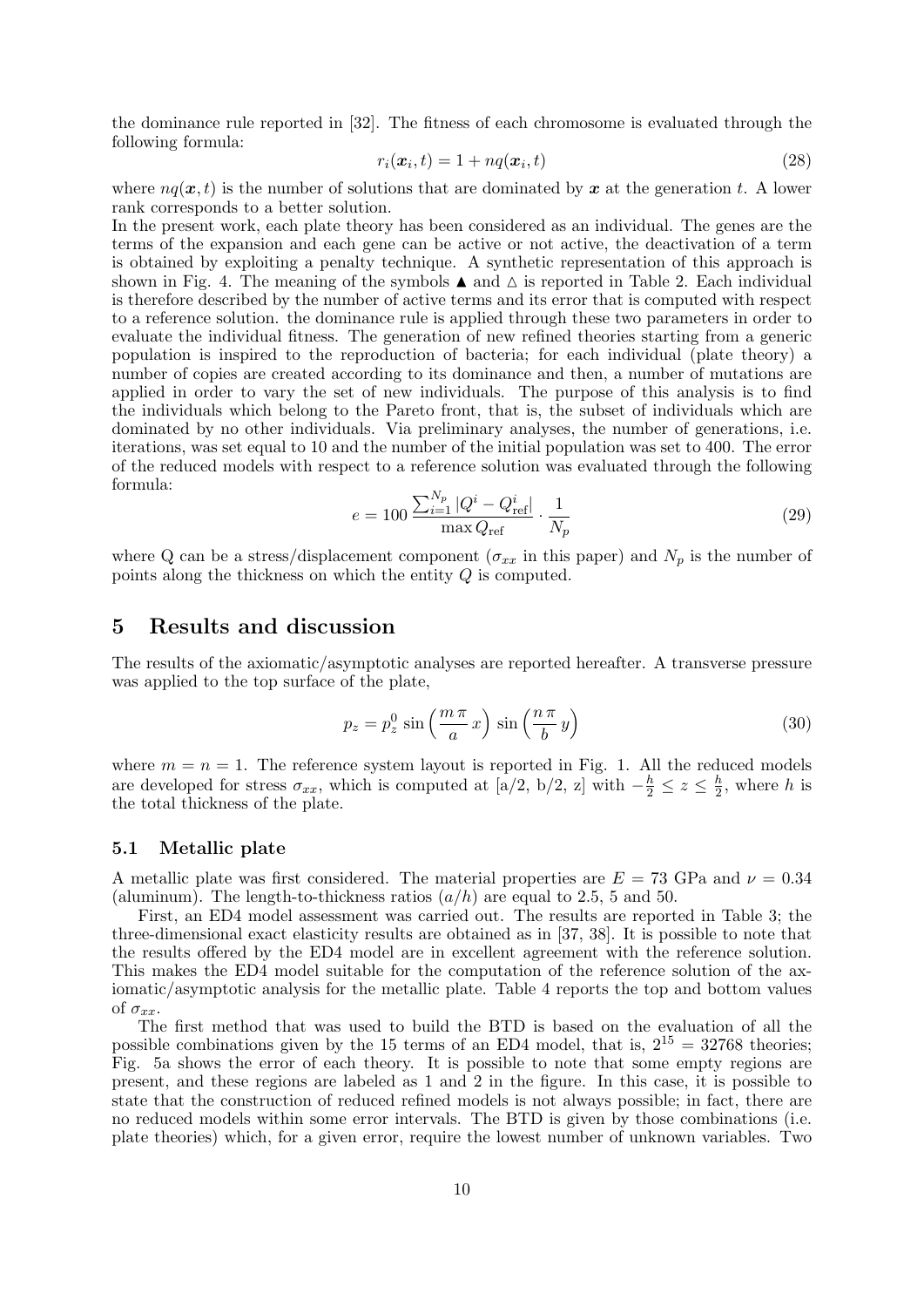BTDs are shown in Fig. 5, where the "All Combinations" BTD was built by evaluating all the  $2^{15}$  combinations. The "Genetic" curve was built by exploiting a genetic algorithm. The genetic algorithm for the axiomatic/asymptotic technique evaluates around 400 individuals for 10 generations, this means that only about 4000 out of 32768 theories were evaluated. It is possible to note that almost all the models on the Pareto front were detected. The thickness locking was corrected in all those theories that have only linear or constant terms in the  $u_z$ displacement field. This choice is valid throughout this paper.

The influence of the plate geometry on BTD construction was considered, and the results are reported in Fig. 6. The curves suggest that, as a metallic plate becomes thinner, the BTD tends to be defined in a smaller region of the error/number-of-degrees-of-freedom plane (Error/NDOFs plane). Four classical theories from literature are also reported in the same graphs, that is, the CLT and FSDT theories and the theories of Pandya ([34]) and Kant ([35]). As the plate becomes thinner (i.e.  $a/h$  increases), the accuracy of the classical models increases. It is worth noting that none of the four models lie on the BTD. This means that for this problem and by considering  $\sigma_{xx}$  either the accuracy of the classical models can be achieved with fewer unknown variables, or that it is possible to obtain a better accuracy with the same number of variables. It can be noted that, for the thin plate case  $(a/h = 50)$ , the best accuracy is given by a 13-term theory, that is, two terms in an ED4 model are not effective for the particular problem considered. In addition, the accuracy offered by 10, 11 and 12 term models is almost equal to the accuracy offered by the 13-term theory.

It is possible to detect different plate theories that compute the required output with a different approximation by keeping the number of active terms constant. These models are labeled 1, 2, and 3 (Fig. 6). Models 1, 2 and 3 and their errors are reported in Table 5 in which  $M_E$  indicates the ratio between the number of active variables and the number of the full model variables. It is possible to note that, for moderately thick and thin plates, the models that offer the lowest possible error have the same term arrangement. In addition, the models that belong to the BTD (models 1) have the terms  $u_{x1}$ ,  $u_{x1}$ ,  $u_{x2}$ ,  $u_{y2}$  and  $u_{z2}$  in common. It is worth noting that, for a given plate geometry, the relevance of a term cannot be predicted easily. As an example, by considering the models labeled 1, 2 and 3 for  $a/h = 2.5$ , the term  $u_{\nu 4}$ is included in models 2 and 3, but is not included in model 1. Examples of the explicit form of the reduced refined models are reported hereafter,

| Model 1, $a/h=2.5$ $u_y =$ | $+z^3 u_{x4}$<br>$u_x = u_{x1} + z u_{x2} + z$<br>$z u_{y2}$<br>$+z^3 u_{z4}$<br>$u_z = z_1 + z u_{z_2} + z u_{z_3}$   |      |
|----------------------------|------------------------------------------------------------------------------------------------------------------------|------|
| Model 2, $a/h=5$           | $\overline{z^3 u_{x4}}$<br>$u_x = u_{x1} + z u_{x2} + z$<br>$u_y = z u_{y2}$<br>$u_z = u_{z1} + z u_{z2} + z^2 u_{z3}$ | (31) |
| Model 3, $a/h=50$          | $u_x = u_{x1} + z u_{x2}$<br>$z u_{y2}$<br>$u_y =$<br>$u_z = u_{z1} + z u_{z2} + z^2 u_{z3} + z^3 u_{z+z^3} u_{x44}$   |      |

The  $\sigma_{xx}$  distributions along the thickness are reported for different plate thickness in Fig. 7. The evaluation of the  $\sigma_{xx}$  stress is performed by means of the reduced models reported in Table 5. It can be noted that the stress distributions computed by means of the reduced models, which belong to the BTD (i.e. the models labeled as 1), are in perfect agreement with the reference solution. Moreover, it is possible to state that, for a given error interval, as a plate becomes thinner, different reduced models are able to compute the stress distribution with high accuracy. The results herein reported for the metallic plate suggest that

- for a given problem, it is possible to define a BTD that represents the set of reduced models which offer the lowest possible error with respect to a reference solution;
- a genetic algorithm makes it possible to construct a BTD with a lower computational cost;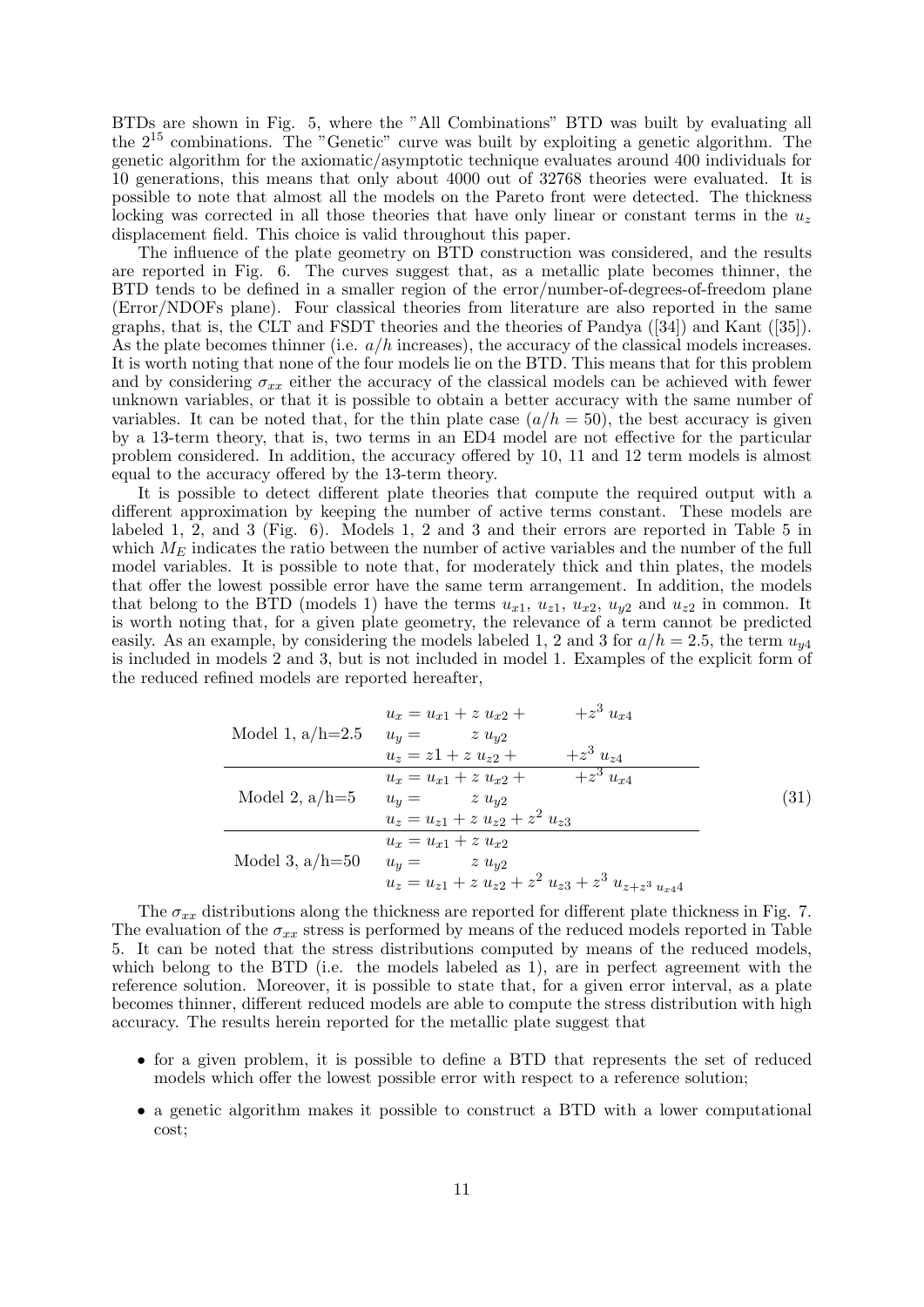- it is difficult to predict the relevant terms for a given problem;
- in most cases, the BTD models allow one to obtain better accuracies than classical models with the same number of variables, or to have the same accuracy with fewer variables.

#### 5.2 Laminated plates

Axiomatic/asymptotic analysis results are reported for ED4 and LD4 models, considering symmetric and asymmetric laminated plates. The reference results have been obtained by means of the LD4 model. The assessment reported in Table 6 proves that LD4 model offers results that are in excellent agreement with the exact solutions available in the open literature. The exact solutions are taken from [39] and [40], and the material properties are  $E_L/E_T = 25$ ,  $G_{LT}/E_T = 0.5$ ,  $G_{TT}/E_T = 0.2$ ,  $\nu_{LT} = \nu_{TT} = 0.25$ . In the following, the axiomatic/asymptotic analyses consider laminated plates whose layer properties are  $E_L = 40 \times 10^9$  Pa,  $E_T = E_z = 1 \times 10^9$  Pa,  $G_{LT} = 0.5 \times 10^{9}$  Pa,  $G_z = 0.6 \times 10^{9}$  Pa,  $\nu = 0.25$ . The ply sequences considered are  $0^{\circ}/90^{\circ}/0^{\circ}$ for the symmetric plate and 0◦/90◦ for the asymmetric plate; each layer has the same thickness. For the sake of brevity, only the most significant values of the stress distribution employed as a reference solution are reported in Tables 7 (symmetric case) and 8 (asymmetric case). The ED4 model BTDs for different plate geometries are reported in Fig.s 8 and 9, for a symmetric and an asymmetric plate, respectively. Comparing the BTDs for the two type of plates, it is possible to observe that the BTDs for the symmetric plates are defined in a smaller error interval than the BTDs for the asymmetric plate. It is worth noting that the maximum number of terms considered for all the BTDs reported is not equal to the total number of all the displacement variables of the ED4 model (15). It is possible to state that, in some cases, some terms of an ED4 model are ineffective. CLT, FSDT, Pandya and Kant model accuracies are also reported. It can be stated that, as a plate becomes thinner, the accuracy of the models increases, although none of them belongs to the BTDs. This means, as already mentioned for the metallic plate case, that either the accuracy of these models can be improved by considering a different term disposition (constant number of terms), or that their computational cost can be reduced considering a smaller number of terms (constant accuracy). Three additional models are also reported in Fig.s 8 and 9, and are labeled 1, 2 and 3. These models have the same number of terms, and they show that, for a given number of terms, it is possible to detect different theories that provide different accuracies. The equivalent model representations are reported in Tables 9 and 10, for symmetric and asymmetric plates, respectively. The reduced models for the symmetric plate reported in Table 9 underline that models which belong to the BTD are similar in some cases; the models labeled 1 for the thick and moderately thick plates  $(a/h = 2.5 \div 5)$  are identical. It is possible to conclude that, for a symmetric plate, the reduced models that were found for a particular problem can be profitably used in some cases to analyze different geometrical configurations. In the case of an asymmetric plate (Table 10), it can be noted that the reduced models which belong to the BTD curves mainly present the displacement variables related to the  $u_x$  expansion, this is due to the fact that  $\sigma_{xx}$  is being considered. As already noted for the ED4 model related to a metallic plate, the relevance of the terms for a given geometry cannot be predicted easily. The positions of all the ED4 reduced models in the Error/NDOFs plane are reported in Fig. 10, considering a thick asymmetric plate. The number of evaluated combinations is equal to  $32768$   $(2^{15})$ . In this case, and in the following ones, the reported BTDs are obtained only by means of the genetic algorithm: around 400 individuals are considered for 10 generations. It can be noted that all the models which belong to the BTD are detected, although a fraction of all the possible combinations is considered  $(400 \times 10/32768 = 4000/32768)$ . It should be underlined that the 15-term and 14-term models are not included in the BTD since they offer same accuracy as the 13-term model, but with a higher computational cost. Moreover, it is worth noting that no empty region is present, unlike the case reported in Fig. 5a. The stress distribution for the symmetric and asymmetric plates are reported in Fig.s 11 and 12, respectively. It can be noted that the reduced models which belong to the BTD make it possible to compute distributions that are in agreement with the reference solution. In addition, it can be noted that as the  $a/h$  increases, more reduced models are able to provide a satisfactory stress distribution.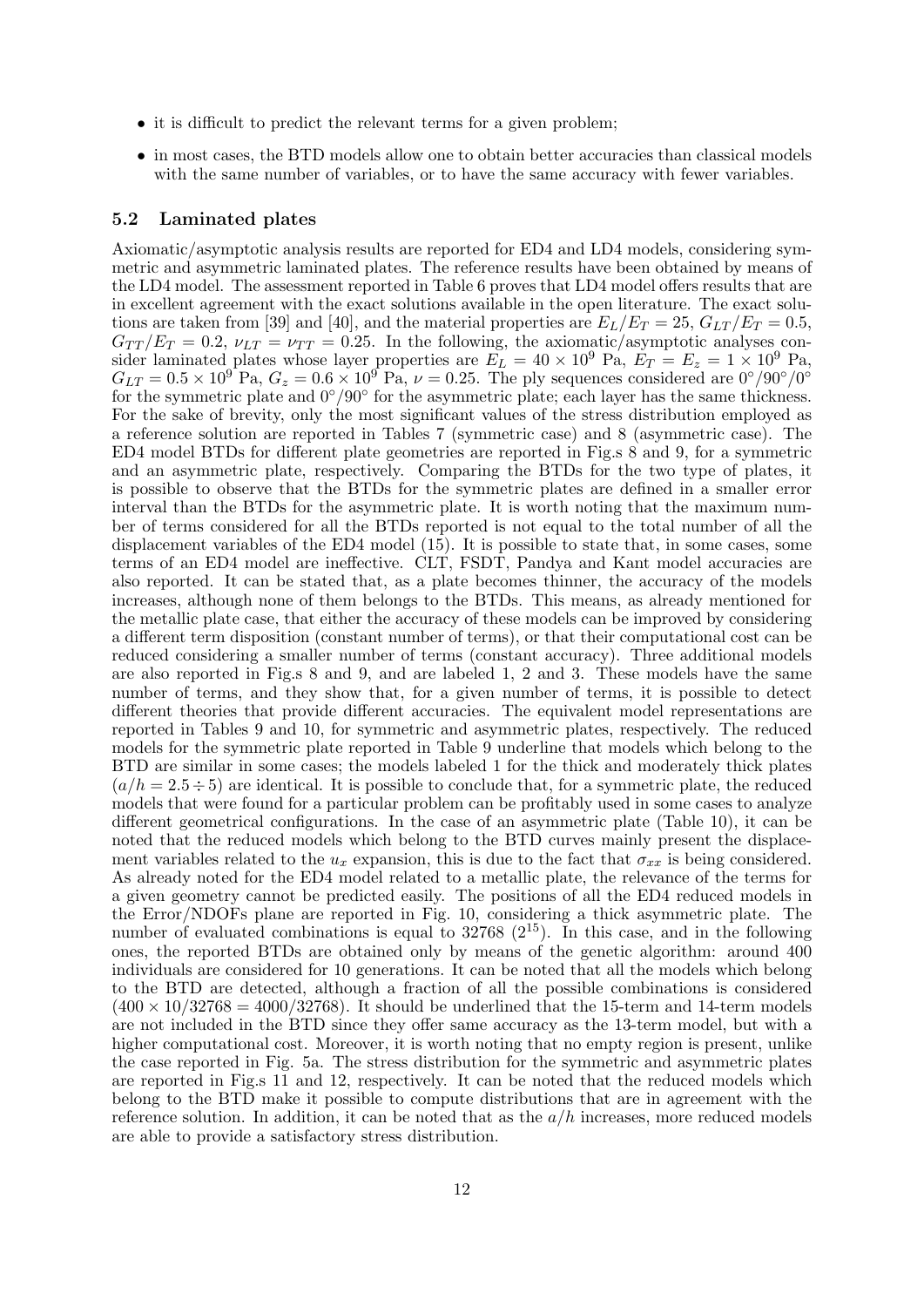BTDs are considered for LD4 models hereafter. The results are reported for the symmetric case in Fig. 13, and for the asymmetric case in Fig. 14. It can be observed that, as already noted for the ED4 models, as a plate becomes thinner, the error interval in which the BTD curves are defined reduces. In order to highlight the effect of the error and of the number of terms on the selection of the terms, the models labeled 1T, 2T, 3T, 1E, 2E and 3E are reported. Models 1T, 2T and 3T are obtained for a constant number of terms, and their synthetic representation is reported in Tables 11 and 12 for symmetric and asymmetric plates, respectively. Considering the reduced models for both types of plate, it is possible to observe that, as a plate becomes thinner, fewer higher-order terms are necessary. This is particularly evident for the symmetric plate (Table 11): the fourth-order terms are only present in the reduced models for the thick plate  $(a/h = 2.5, 5)$ . It can again be noted that the relevance of the terms cannot be easily predicted. The models labeled 1E, 1E and 3E are obtained for a constant error. The relative synthetic representations are reported in Tables 13 (symmetric plate) and 14 (asymmetric plate). It should be mentioned that, like the constant number-of-term case, it is not easy to predict which terms are included, as a different total number of terms is considered. The positions of all the LD4 reduced models in the Error/NDOFs plane are reported in Fig. 15, considering a thick asymmetric plate. The number of evaluated combinations is equal to  $262144 (2^{18})$ . Around 400 individuals are considered for 10 generations. It can be noted that all the models which belong to the BTD are detected, although a fraction of all the possible combinations is considered  $(400 \times 10/262144 = 4000/262144)$ . The presence of empty regions can be observed for the LD4 model, these regions are labeled 1 and 2. The stress distributions are reported in Fig. 16 and 17 (symmetric and asymmetric plates, respectively), where it is possible to observe the good agreement with the reference solution and, as already noted for the ED4 model, it is possible to state that, for a given error interval, as a plate becomes thinner, different models can be used successfully. The analyses reported for the laminated plates suggest that

- a BTD can be built by considering ESL and LW approaches; in addition.
- Genetic algorithms are very effective in building BTDs since far fewer model combinations are needed.
- It is difficult to predict which terms can be included in a reduced model.
- The computational cost reduction given by the reduced models is generally far more evident in the LW models than in the ESL models.

## 6 Conclusion

The axiomatic/asymptotic technique has been employed to detect the "best" reduced models for ESL and LW that belong to Best Theory Diagrams (BTDs). The BTDs have been reported for different problems, considering different geometries (length-to-thickness ratio,  $a/h$ ) and material properties. Simply-supported plates have been analyzed by means of the CUF and an analytical solution (Navier-type) has been employed. A genetic-like algorithm has been employed in order to build BTDs. The following conclusions may be drawn:

- 1. for a given model, plate geometry and material configuration, it is possible to identify a number of reduced models which present the lowest possible error; in other words, it is possible to define a Best Theory Diagram (BTD).
- 2. the axiomatic/asymptotic technique, conducted by means of the genetic algorithm, is able to detect the reduced models that belong to the BTD;
- 3. in the case of the ED4 and LD4 models, it has been found that, for a given model, problem and interval in the Error/NDOFs plane, it is not always possible to define a reduced model;
- 4. the geometric parameter  $(a/h)$  and the material properties influence the selection of terms;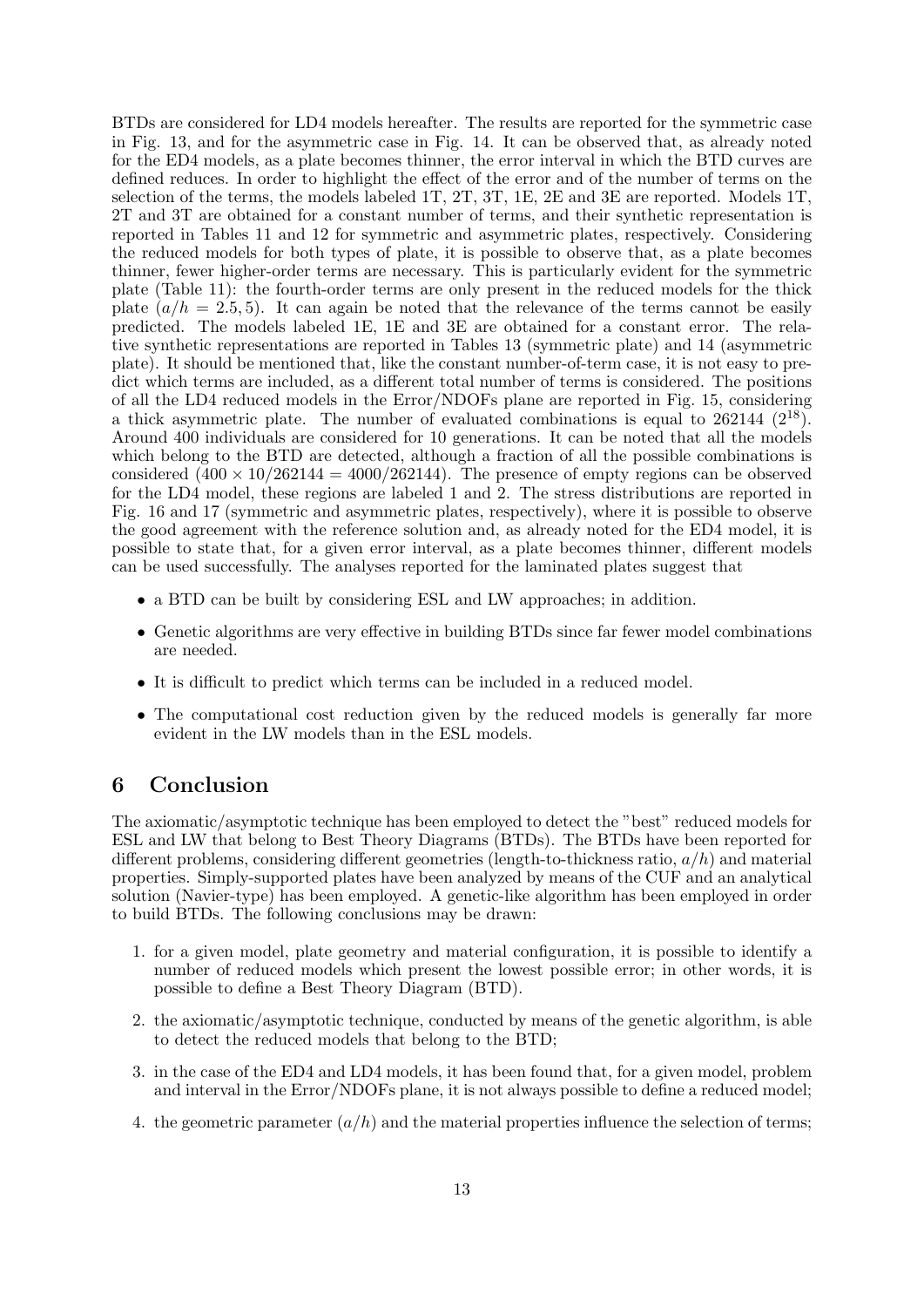- 5. the classical and refined models reported in the literature are accurate, although, according to the results here reported for a given problem and output  $(\sigma_{xx}$  in this paper), either higher accuracies can be achieved (constant number of terms) or lower computational costs can be obtained (constant accuracy);
- 6. the relevance of the terms for a model cannot be predicted easily as the error (constant term number) or the total amount of active terms (constant accuracy) vary.

The CUF theory has proved to be a useful means of generating refined models and of considering the accuracy of the results as an input. In addition, the use the analytical solution has made it possible to compute the error of a large number of combination of terms with a low computational effort. In the future, the present approach could be applied to multifield problems and shell/beam models.

## Appendix: fundamental nucleus components

The nine components of the fundamental nucleus for a generic layer k are herein reported explicitly

$$
\hat{K}_{11}^{k\tau s} = -\tilde{C}_{11}^{k} E_{\tau s} \partial_{,x}^{2} - \tilde{C}_{16}^{k} E_{\tau s} \partial_{,xy}^{2} - \tilde{C}_{16}^{k} E_{\tau s} \partial_{,yx}^{2} - \tilde{C}_{66}^{k} E_{\tau s} \partial_{,y}^{2} + \tilde{C}_{55}^{k} E_{\tau,zs,z} \n\hat{K}_{12}^{k\tau s} = -\tilde{C}_{12}^{k} E_{\tau s} \partial_{,xy}^{2} + \tilde{C}_{16}^{k} E_{\tau s} \partial_{,x}^{2} - \tilde{C}_{26}^{k} E_{\tau s} \partial_{,y}^{2} - \tilde{C}_{66}^{k} E_{\tau s} \partial_{,yx}^{2} + \tilde{C}_{45}^{k} E_{\tau,zs,z} \n\hat{K}_{13}^{k\tau s} = -\tilde{C}_{13}^{k} E_{\tau,zs} \partial_{,x} - \tilde{C}_{36}^{k} E_{\tau,zs} \partial_{,y} + \tilde{C}_{55}^{k} \partial_{,x} E_{\tau s,z} + \tilde{C}_{45}^{k} \partial_{,y} E_{\tau s,z} \n\hat{K}_{21}^{k\tau s} = -\tilde{C}_{12}^{k} E_{\tau s} \partial_{,yx}^{2} - \tilde{C}_{26}^{k} E_{\tau s} \partial_{,y}^{2} - \tilde{C}_{16}^{k} E_{\tau s} \partial_{,x}^{2} - \tilde{C}_{66}^{k} E_{\tau s} \partial_{,xy}^{2} + \tilde{C}_{45}^{k} E_{\tau,zs,z} \n\hat{K}_{22}^{k\tau s} = -\tilde{C}_{22}^{k} E_{\tau s} \partial_{,y}^{2} - \tilde{C}_{26}^{k} E_{\tau s} \partial_{,yx}^{2} - \tilde{C}_{26}^{k} E_{\tau s} \partial_{,xy}^{2} + \tilde{C}_{66}^{k} E_{\tau s} \partial_{,x}^{2} + \tilde{C}_{44}^{k} E_{\tau,zs,z} \n\hat{K}_{23}^{k\tau s} = -\tilde{C}_{23}^{k} E
$$

Symbols  $\partial_{,xx}^2$ ,  $\partial_{,yy}^2$ ,  $\partial_{,xy}^2$ ,  $\partial_{,x}$  and  $\partial_{,y}$  denote synthetically the differential operators  $\frac{\partial^2}{\partial x^2}$ ,  $\frac{\partial^2}{\partial y^2}$ ,  $\frac{\partial^2}{\partial x \partial y}$ ,  $\frac{\partial}{\partial y}$  and  $\frac{\partial}{\partial y}$ . The components of the fundamental nucleus for the boundary conditions considering a generic layer k are

$$
\hat{\Pi}_{11}^{k\tau s} = \tilde{C}_{11}^{k} E_{\tau s} \partial_{,x} + \tilde{C}_{16}^{k} E_{\tau s} \partial_{,y} + \tilde{C}_{16}^{k} E_{\tau s} \partial_{,x} + \tilde{C}_{66}^{k} E_{\tau s} \partial_{,y} \n\hat{\Pi}_{12}^{k\tau s} = \tilde{C}_{12}^{k} E_{\tau s} \partial_{,y} + \tilde{C}_{16}^{k} E_{\tau s} \partial_{,x} + \tilde{C}_{26}^{k} E_{\tau s} \partial_{,y} + \tilde{C}_{66}^{k} E_{\tau s} \partial_{,x} \n\hat{\Pi}_{13}^{k\tau s} = \tilde{C}_{13}^{k} E_{\tau,s} - \tilde{C}_{36}^{k} E_{\tau,s} \n\hat{\Pi}_{21}^{k\tau s} = \tilde{C}_{12}^{k} E_{\tau s} \partial_{,x} + \tilde{C}_{26}^{k} E_{\tau s} \partial_{,y} + \tilde{C}_{16}^{k} E_{\tau s} \partial_{,x} + \tilde{C}_{66}^{k} E_{\tau s} \partial_{,y} \n\hat{\Pi}_{22}^{k\tau s} = \tilde{C}_{22}^{k} E_{\tau s} \partial_{,y} + \tilde{C}_{26}^{k} E_{\tau s} \partial_{,x} + \tilde{C}_{26}^{k} E_{\tau s} \partial_{,xy} + \tilde{C}_{66}^{k} E_{\tau s} \partial_{,x} \n\hat{\Pi}_{23}^{k\tau s} = \tilde{C}_{13}^{k} E_{\tau,s} - \tilde{C}_{36}^{k} E_{\tau,s} \n\hat{\Pi}_{31}^{k\tau s} = \tilde{C}_{35}^{k} E_{\tau,s} + \tilde{C}_{45}^{k} E_{\tau,s} \n\hat{\Pi}_{32}^{k\tau s} = \tilde{C}_{45}^{k} E_{\tau,s} + \tilde{C}_{44}^{k} E_{\tau,s} \n\hat{\Pi}_{32}^{k\tau s} = \tilde{C}_{55}^{k} E_{\tau,s} + \tilde{C}_{45}^{k} E_{\tau,s} \partial_{,y} - \tilde{C
$$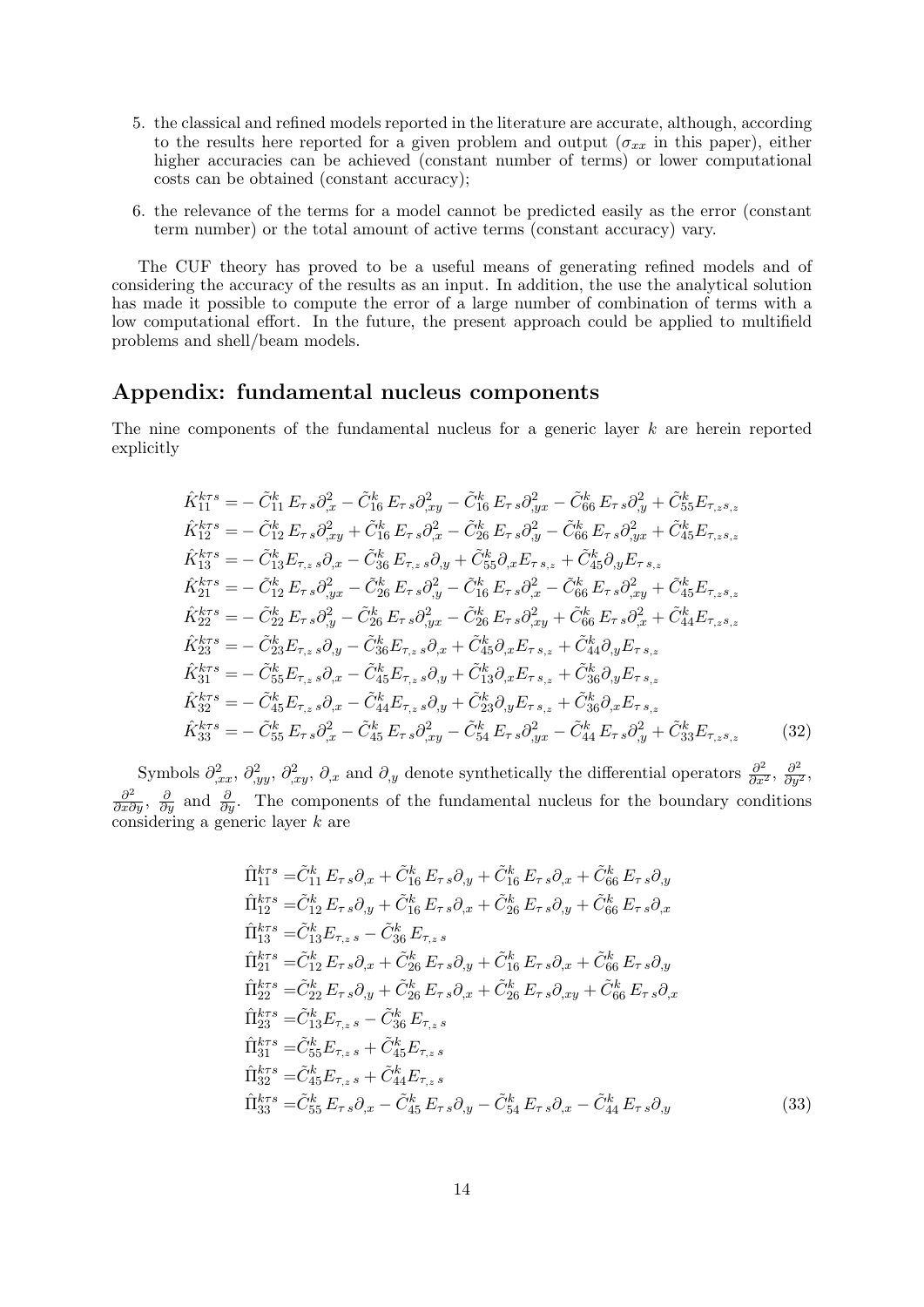## References

- [1] G. Kirchhoff. Uber das gleichgewicht und die bewegung einer elastischen scheibe. Journal fur reins und angewandte Mathematik, 40:51–88, 1850. doi: 10.1515/crll.1850.40.51.
- [2] A. E. H. Love. The Mathematical Theory of Elasticity. Cambridge University Press, Cambridge, 1927.
- [3] E. Reissner. The effect of transverse shear deformation on the bending of elastic plates. Journal of Applied Mechanics, 12:69–76, 1945. doi: 10.1515/crll.1850.40.51.
- [4] R. D. Mindlin. Influence of rotatory inertia and shear in flexural motions of isotropic elastic plates. Journal of Applied Mechanics, 18:1031–1036, 1951. doi: 10.1515/crll.1850.40.51.
- [5] B. F. Vlasov. On the equations of bending of plates. Doklady Akademii Nauk Azerbaidzhanskoi SSR, 3:955–979, 1957. doi: 10.1515/crll.1850.40.51.
- [6] F.B. Hildebrand, E. Reissner, and Thomas G.B. Notes in the foundations of the theory of small displacement of orthotropic shells. Technical Report NACA TN-1833, NASA, March 1949.
- [7] E. Carrera. A class of two dimensional theories for multilayered plates analisys. Atti Acc. Sci. Torino, 19-20:49–87, 1995.
- [8] E. Carrera.  $c_z^0$  requirements models for the two dimensional analysis of multilayered structures. Composite Structures, 37(3-4):373–383, 1997. http://dx.doi.org/10.1016/S0263- 8223(98)80005-6.
- [9] E. Carrera. Historical review of zig-zag theories for multilayered plates and shells. Applied Mechanics Reviews, 56(3):287–308, 2003.
- [10] G. S. Lekhnitskii. Anisotropic Plates,  $2^{nd}$  edition. SW Tsai and Cheron, Bordon and Breach, 1968.
- [11] S. A. Ambartsumian. Contributions to the theory of anisotropic layered shells. Applied Mechanics Reviews, 15(4):245–249, 1962. doi: 10.1515/crll.1850.40.51.
- [12] E. Reissner. On a certain mixed variational theory and a proposed application. International Journal for Numerical Methods in Engineering, 20:1366–1368, 1984.
- [13] E. Reissner. Reflections on the theory of elastic plates. Applied Mechanics Review, 38:1453– 1464, 1985.
- [14] E. Reissner. On a mixed variational theorem and on a shear deformable plate theory. International Journal for Numerical Methods in Engineering, 23:193–198, 1986.
- [15] E. Reissner. On a certain mixed variational theorem and on laminated elastic shell theory. Proceedings of the Euromech-Colloquium, 219:17.27, 1986.
- [16] J. N. Reddy. Mechanics of Laminated Plates, Theory and Analysis. CRC Press, Boca Raton, 1997.
- [17] E. Carrera, S. Brischetto, and P. Nali. Plates and Shells for Smart Structures Classical and Advanced Theories for Modeling and Analysis. John Wiley & Sons, Inc., 2011.
- [18] E. Carrera, G. Giunta, and M. Petrolo. Beam Structures, Classical and Advanced Theories. John Wiley & Sons, Inc., 2011.
- [19] E. Carrera, M. Cinefra, M. Petrolo, and E. Zappino. Finite Element Analysis of Structures through Unified Formulation. John Wiley & Sons, Inc., 2014.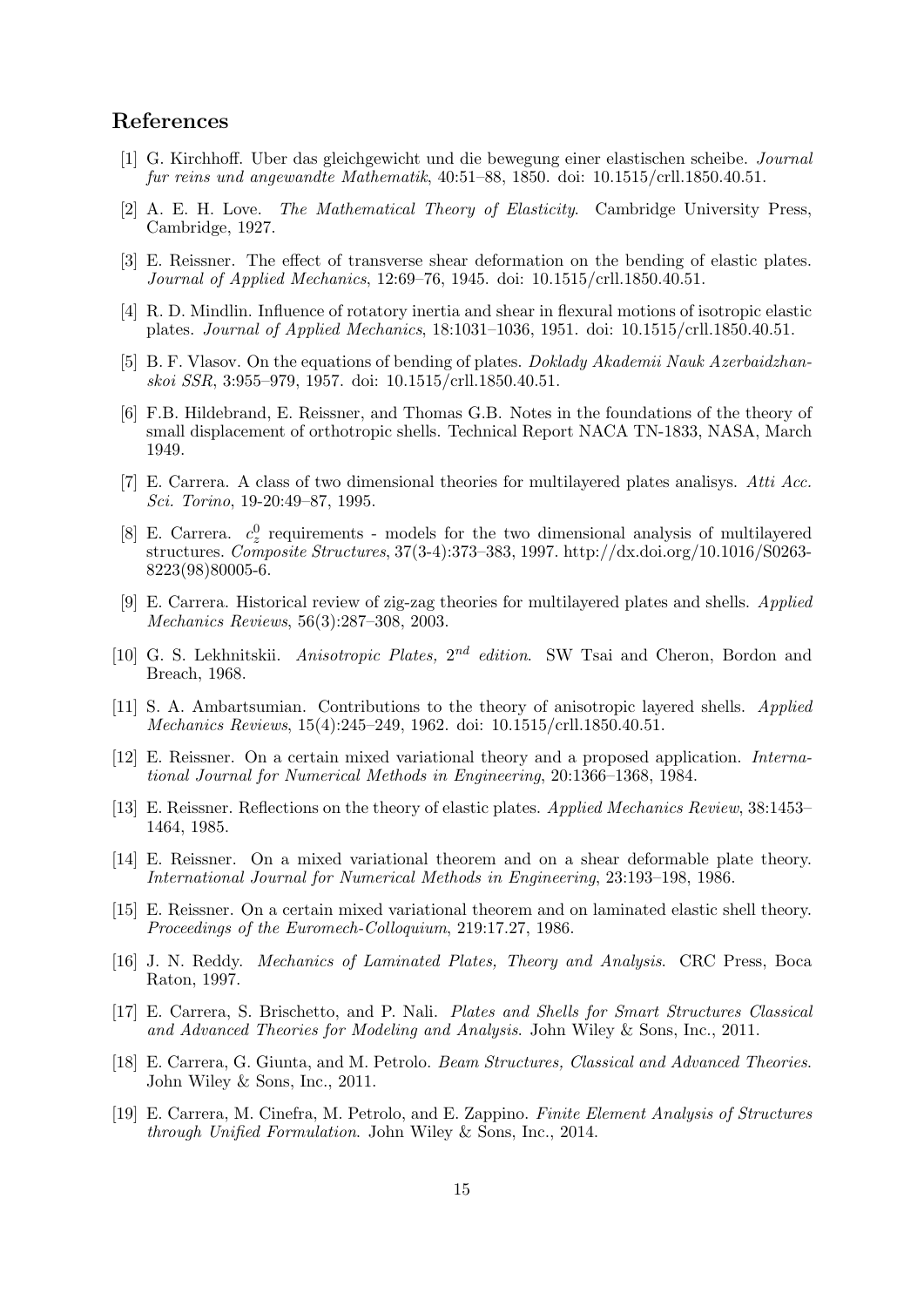- [20] E. Carrera. Theories and finite elements for multilayered plates and shells: A unified compact formulation with numerical assessment and benchmarking. Arch. Comput. Meth. Engng, 10(3):215–296, 2003.
- [21] E. Carrera and M. Petrolo. Guidelines and recommendation to construct theories for metallic and composite plates. AIAA Journal, 48(12):2852–2866, 2010. doi: 10.2514/1.J050316.
- [22] E. Carrera, F. Miglioretti, and M. Petrolo. Accuracy of refined finite elements for laminated plate analysis. Composite Structures, 93:1311 – 1327, 2010. doi: 10.1016/j.compstruct.2010.11.007.
- [23] E. Carrera and M. Petrolo. On the effectiveness of higher-order terms in refined beam theories. Journal of Applied Mechanics,  $78:1 - 17$ ,  $2011$ . doi:  $10.1115/1.4002207$ .
- [24] E. Carrera, F. Miglioretti, and M. Petrolo. Computations and evaluations of higher order theories for free vibration analysis of beams. Journal of Sound and Vibration, 331:4269– 4284, 2012. doi:http://dx.doi.org/10.1016/j.jsv.2012.04.017.
- [25] M. Petrolo and A. Lamberti. Axiomatic/asymptotic analysis of refined layer-wise theories for composite and sandwich plates. Mechanics of Advanced Materials and Structures, 2014. In press, doi: 10.1080/15376494.2014.924607.
- [26] D. S. Mashat, E. Carrera, A. M. Zenkour, and S. A. Al Khateeb. Use of axiomatic/asymptotic approach to evaluate various refined theories for sandwich shells. Composite Structures, 109(0):139–149, 2013. doi: http://dx.doi.org/10.1016/j.compstruct.2013.10.046.
- [27] D. S. Mashat, E. Carrera, A. M. Zenkour, and S. A. Al Khateeb. Axiomatic/asymptotic evaluation of multilayered plate theories by using single and multi-points error criteria. Composite Structures, 106(0):393–406, 2013. doi: http://dx.doi.org/10.1016/j.compstruct.2013.05.047.
- [28] E. Carrera, F. Miglioretti, and M. Petrolo. Guidelines and recommendations on the use of higher order finite elements for bending analysis of plates. International Journal for Computational Methods in Engineering Science and Mechanics, 12(6):303–324, 2011. doi:10.1080/15502287.2011.615792.
- [29] E. Carrera and F. Miglioretti. Selection of appropriate multilayered plate theories by using a genetic like algorithm. Composite Structures,  $94(3):1175 - 1186$ , 2012. doi: http://dx.doi.org/10.1016/j.compstruct.2011.10.013.
- [30] J. Holland. Adaptation in natural and artificial system. University Michigan Press, 1975.
- [31] K. Abdullah, W. David, and E. Alice. Multi-objective optimization using genetic algorithms: a tutorial. *Reliab Eng Syst Safety*,  $91:992 - 1007$ , 2006.
- [32] M. Fonseca and P. Fleming. Genetic algorithm for multiobjective optimization: formulation, discussion and generalization. In Genetic algorithms: proceedings of the fifth international conference, pages  $416 - 423$ , 1993.
- [33] Gbor R. and E. Anik. Genetic algorithms in computer aided design. Comput-Aid Des, 35:709 – 726, 2003.
- [34] B. Pandya and T. Kant. Finite element analysis of laminated compiste plates using highorder displacement model. Compos Sci Technol, 32:137–55, 1988.
- [35] T. Kant and B. Manjunatha. An unsymmetric FRC laminate  $C<sup>0</sup>$  finite element model with 12 degrees of freedom per node. Eng Comput, 5(3):292–308, 1988.
- [36] C. R. Darwin. On the origin of species by means of natural selection, or the preservation of favored races in the struggle for life. John Murray, London, 1859.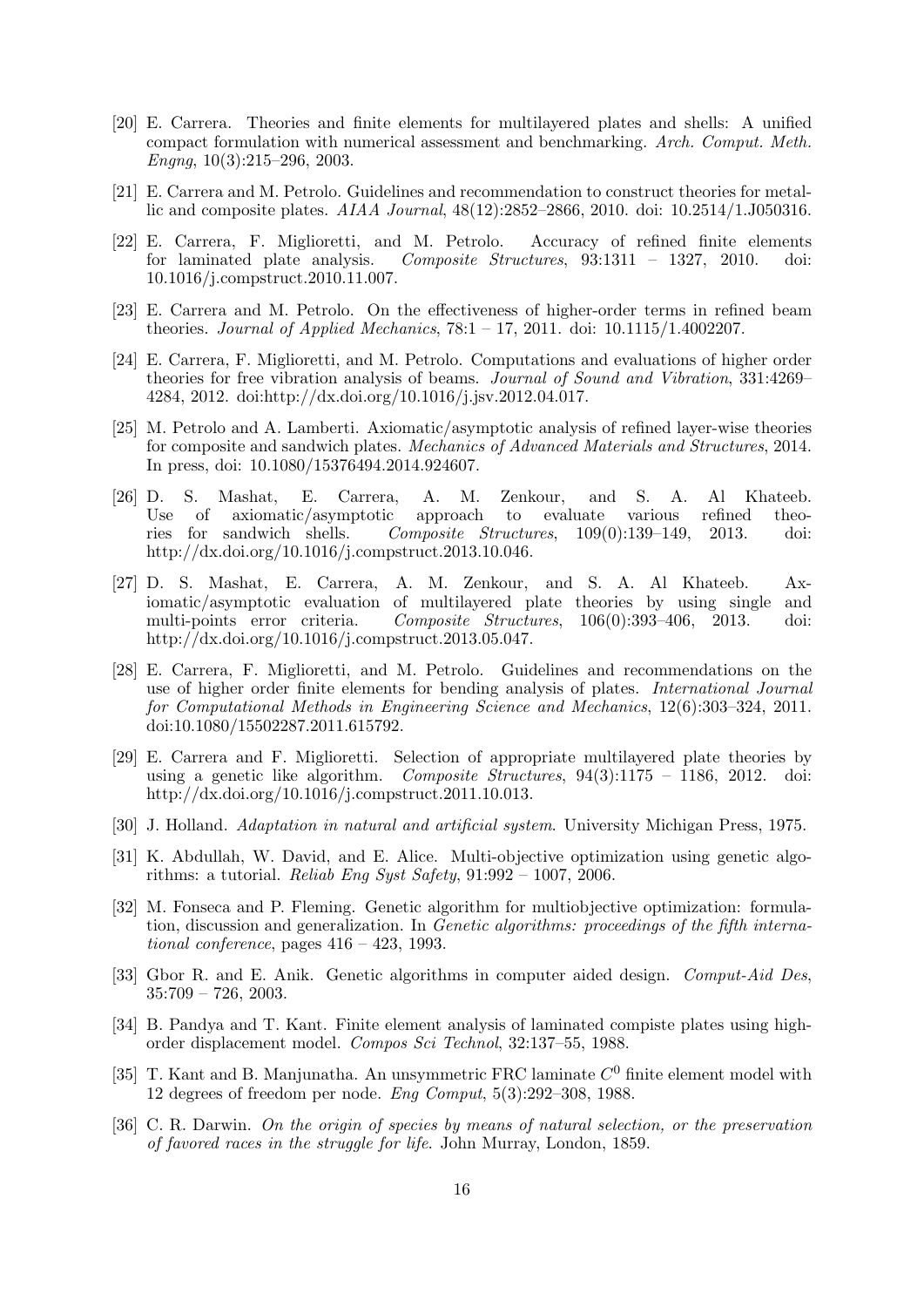- [37] E. Carrera, G. Giunta, and S. Brischetto. Hierarchical closed form solutions for plates bent by localized transverse loadings. Journal of Zhejiang University Science B, 8(7):1026–1037, 2007. doi:10.1631/jzus.2007.A1026.
- [38] E. Carrera and G. Giunta. Hierarchical models for failure analysis of plates bent by distributed and localized transverse loadings. Journal of Zhejiang University Science A, 9(5):6020–613, 2008. doi:10.1631/jzus.A072110.
- [39] N. J. Pagano. Exact solutions for rectangular bidirectional composites and sandwich plate. Journal of Composites Material, 4:20–34, 1969.
- [40] N. J. Pagano. Elastic behavior of multilayered bidirectional composites. AIAA Journal, 10(7):931–933, 1972.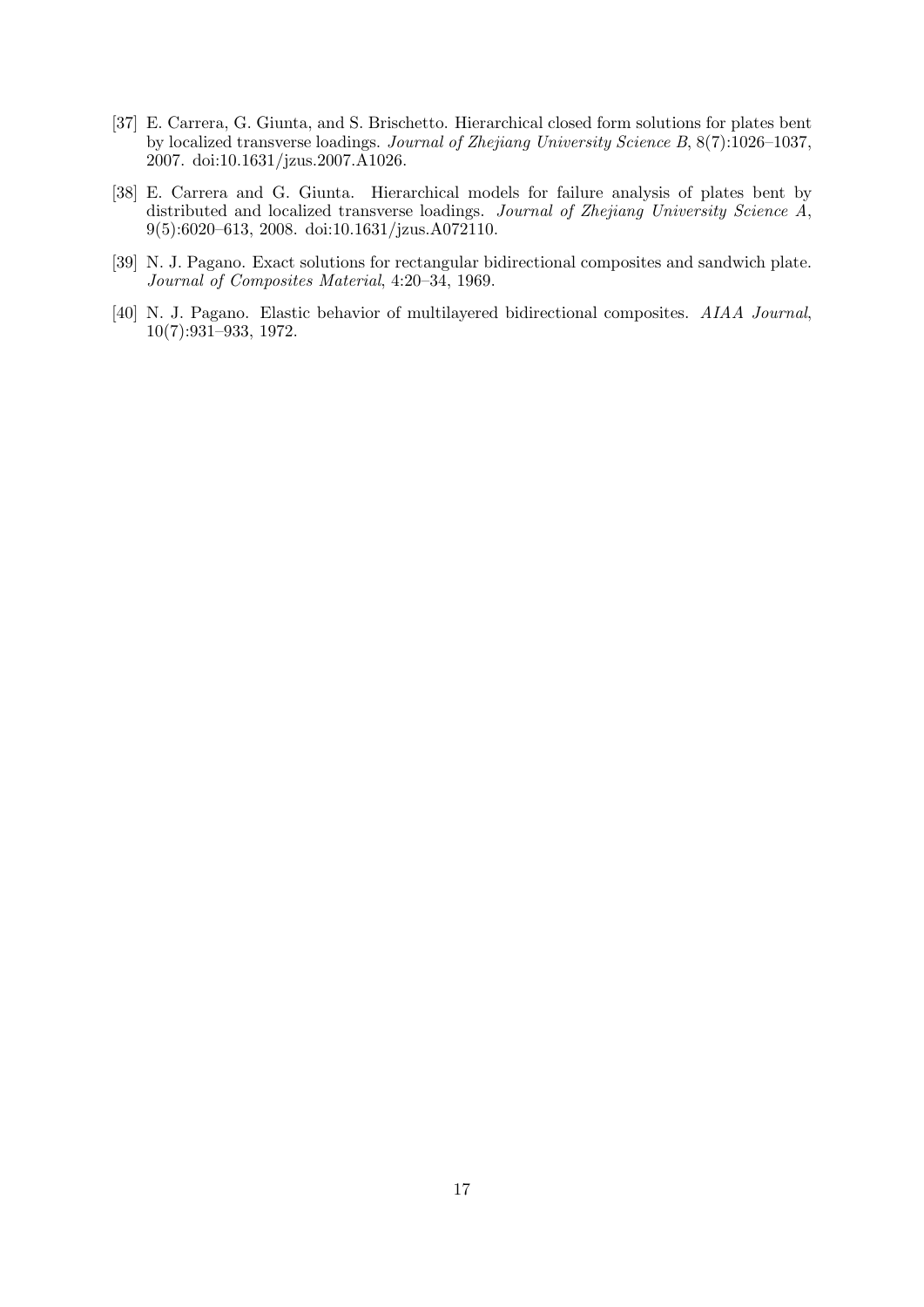## Figure Caption List

- 1. Figure 1: Plate geometry and notation.
- 2. Figure 2: Linear and higher-order ESL and LW examples.
	- Figure 2a: Equivalent Single Layer scheme.
	- Figure 2b: Layer Wise scheme.
- 3. Figure 3: NDOFs vs error plot example.
- 4. Figure 4: Displacement variables of a refined model and genes of an individual.
- 5. Figure 5: Genetic algorithm assessment, ED4 reduced models, metallic plate,  $a/h = 2.5$ .
	- Figure 5a: BTD.
	- Figure 5b: BTD for error  $< 7\%$ .
- 6. Figure 6: BTDs for simply-supported metallic plates, ED4 reduced models for different  $a/h$ .
	- Figure 6a:  $a/h = 50$ .
	- Figure 6b:  $a/h = 5$ .
	- Figure 6c:  $a/h = 2.5$ .
- 7. Figure 7:  $\sigma_{xx}$  distribution along the thickness for metallic plates, ED4 reduced models, reduced models from Table 5.
	- Figure 7a:  $a/h = 50$ .
	- Figure 7b:  $a/h = 5$ .
	- Figure 7c:  $a/h = 2.5$ .
- 8. Figure 8: BTDs for simply-supported symmetric laminated plates, ED4 reduced models for different  $a/h$ .
	- Figure 8a:  $a/h = 50$ .
	- Figure 8b:  $a/h = 5$ .
	- Figure 8c:  $a/h = 2.5$ .
- 9. Figure 9: BTDs for simply-supported asymmetric laminated plates, ED4 reduced models for different  $a/h$ .
	- Figure 9a:  $a/h = 50$ .
	- Figure 9b:  $a/h = 5$ .
	- Figure 9c:  $a/h = 2.5$ .
- 10. Figure 10: Genetic algorithm assessment, ED4 reduced models, asymmetric laminated plate,  $a/h = 2.5$ .
- 11. Figure 11:  $\sigma_{xx}$  distribution along the thickness for symmetric laminated plates, ED4 reduced models, reduced models from Table 9.
	- Figure 11a:  $a/h = 50$ .
	- Figure 11b:  $a/h = 5$ .
	- Figure 11c:  $a/h = 2.5$ .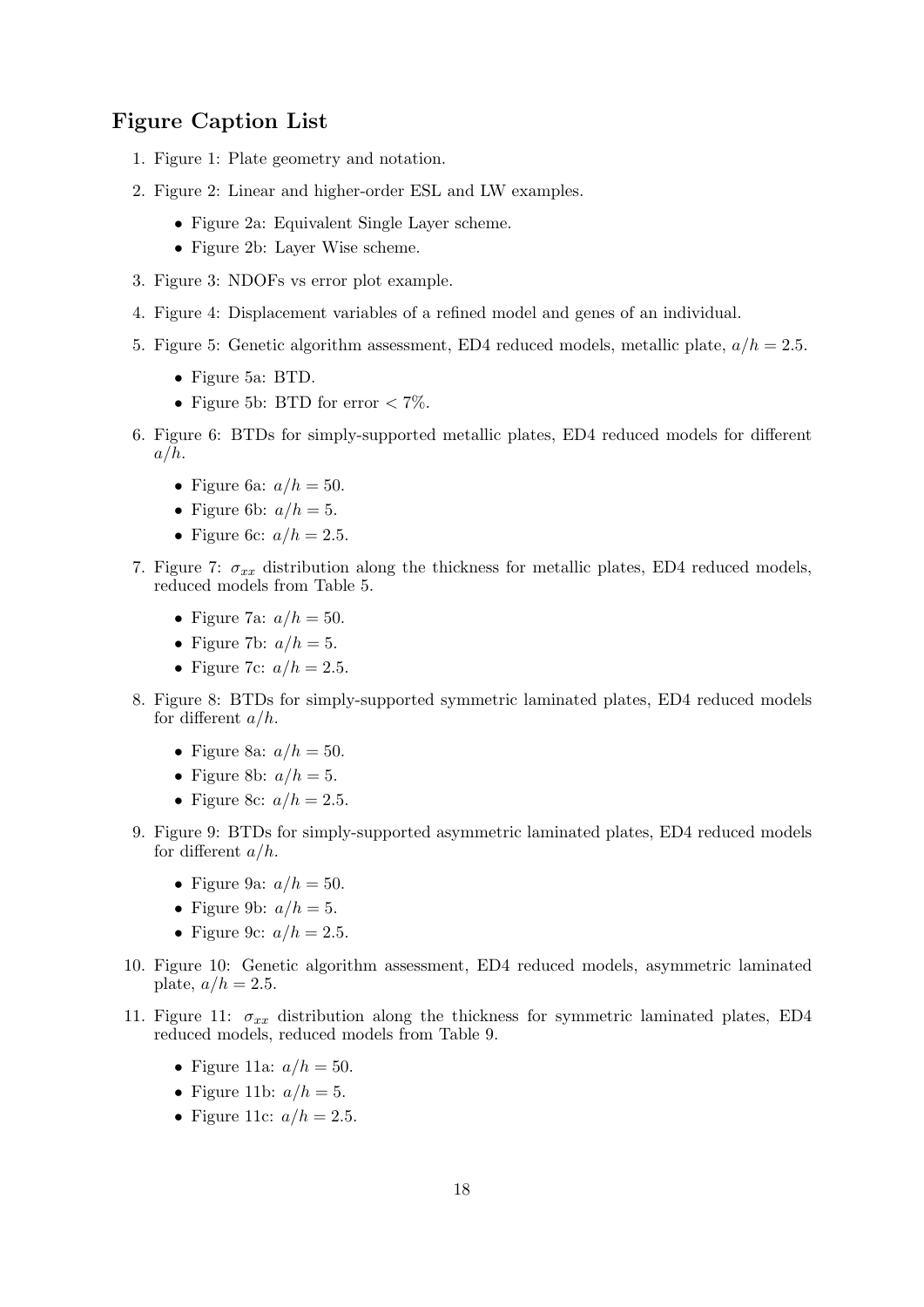- 12. Figure 12:  $\sigma_{xx}$  distribution along the thickness for asymmetric laminated plates, ED4 reduced models, reduced models from Table 10.
	- Figure 12a:  $a/h = 50$ .
	- Figure 12b:  $a/h = 5$ .
	- Figure 12c:  $a/h = 2.5$ .
- 13. Figure 13: BTDs for simply-supported symmetric laminated plates, LD4 reduced models for different  $a/h$ .
	- Figure 13a:  $a/h = 50$ .
	- Figure 13b:  $a/h = 5$ .
	- Figure 13c:  $a/h = 2.5$ .
- 14. Figure 14: BTDs for simply-supported asymmetric laminated plates, LD4 reduced models for different  $a/h$ .
	- Figure 14a:  $a/h = 50$ .
	- Figure 14b:  $a/h = 5$ .
	- Figure 14c:  $a/h = 2.5$ .
- 15. Figure 15: Genetic algorithm assessment, LD4 reduced models, asymmetric laminated plate,  $a/h = 2.5$ .
- 16. Figure 16:  $\sigma_{xx}$  distribution along the thickness for symmetric laminated plates, LD4 reduced models, reduced models from Table 11.
	- Figure 16a:  $a/h = 50$ .
	- Figure 16b:  $a/h = 5$ .
	- Figure 16c:  $a/h = 2.5$ .
- 17. Figure 17:  $\sigma_{xx}$  distribution along the thickness for asymmetric laminated plates, LD4 reduced models, reduced models from Table 12.
	- Figure 17a:  $a/h = 50$ .
	- Figure 17b:  $a/h = 5$ .
	- Figure 17c:  $a/h = 2.5$ .

### Table Caption List

- 1. Table 1: Model representations.
- 2. Table 2: Symbols to indicate the status of a displacement variable.
- 3. Table 3: ED4 model assessment for the metallic plate,  $\overline{\sigma}_{xx} = \frac{\sigma_{xx}}{n_0 G}$  $\frac{\sigma_{xx}}{p_z^0\left(a/h\right)^2}$ .
- 4. Table 4: ED4 model assessment for the metallic plate, top and bottom  $\overline{\sigma}_{xx}$  values.
- 5. Table 5: ED4 reduced models for a simply-supported isotropic plate for different accuracies and constant number of terms.
- 6. Table 6: Stresses and displacement for 3-layer and a 5-layer simply-supported laminated plates,  $\overline{u}_z = \frac{u_z \, 100 \, E_T \, h^3}{n^0 \, a^4}$  $\frac{00\,E_T\,h^3}{p_z^0\,a^4},\,\overline{\sigma}_{xx/yy/xy}=\frac{\sigma_{xx/yy/xy}}{p_z^0\,(a/h)^2}$  $\frac{\sigma_{xx/yy/xy}}{p_z^0\left(a/h\right)^2},\,\overline{\sigma}_{xz/yz}=\frac{\sigma_{xz/yz}}{p_z^0\left(a/h\right)^2}$  $\frac{\sigma_{xz/yz}}{p_z^0(a/h)}$ .
- 7. Table 7: ED4 and LD4 model assessments for the symmetric plate, top and bottom  $\overline{\sigma}_{xx}$ values.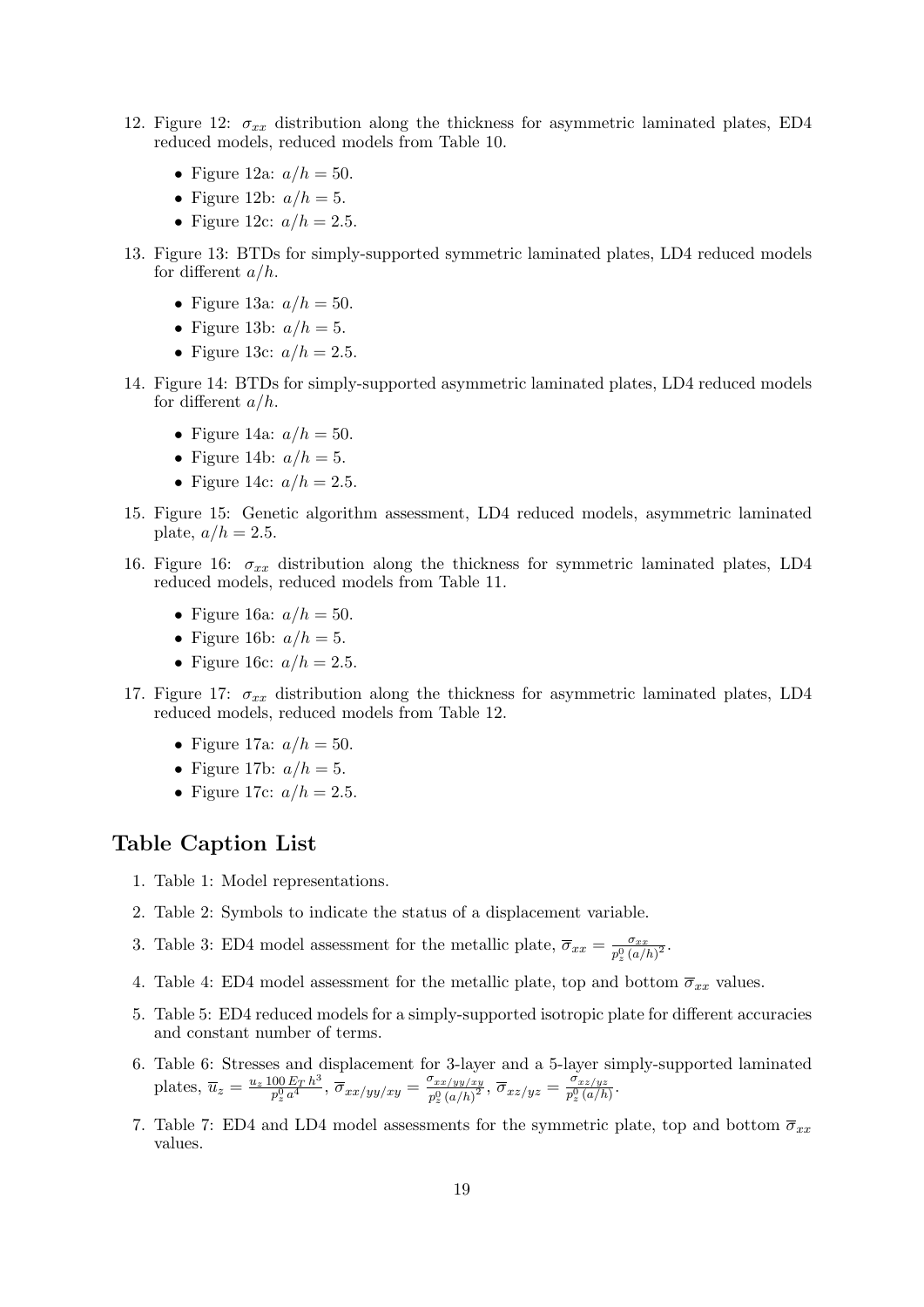- 8. Table 8: ED4 and LD4 model assessments for the asymmetric plate, top and bottom  $\overline{\sigma}_{xx}$ values.
- 9. Table 9: ED4 reduced models for a simply-supported symmetric plate for different accuracies and constant number of terms.
- 10. Table 10: ED4 reduced models for a simply-supported asymmetric plate for different accuracies and constant number of terms.
- 11. Table 11: LD4 reduced models for a simply-supported symmetric plate for different accuracies and constant number of terms  $(M_E = 18/39)$ .
- 12. Table 12: LD4 reduced models for a simply-supported asymmetric plate for different accuracies and constant number of terms  $(M_E = 15/27)$ .
- 13. Table 13: LD4 reduced models for a simply-supported symmetric plate for given accuracies and different number of terms.
- 14. Table 14: LD4 reduced models for a simply-supported asymmetric plate for given accuracies and different number of terms.

## Tables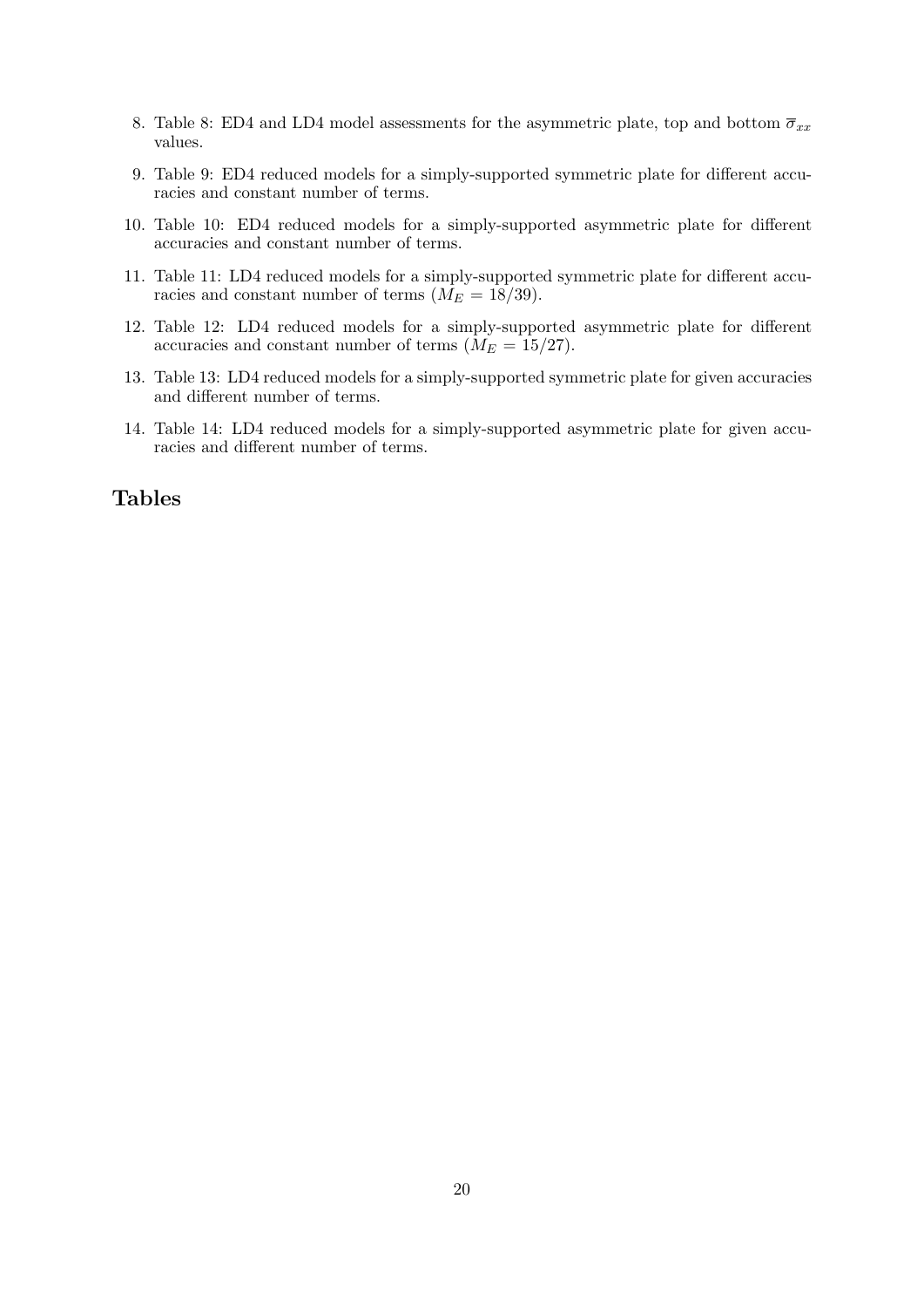| Full model representation |  |  |  |  |  |  | Reduced model representation |  |  |
|---------------------------|--|--|--|--|--|--|------------------------------|--|--|
|                           |  |  |  |  |  |  |                              |  |  |
|                           |  |  |  |  |  |  |                              |  |  |
|                           |  |  |  |  |  |  |                              |  |  |

Table 1: Model representations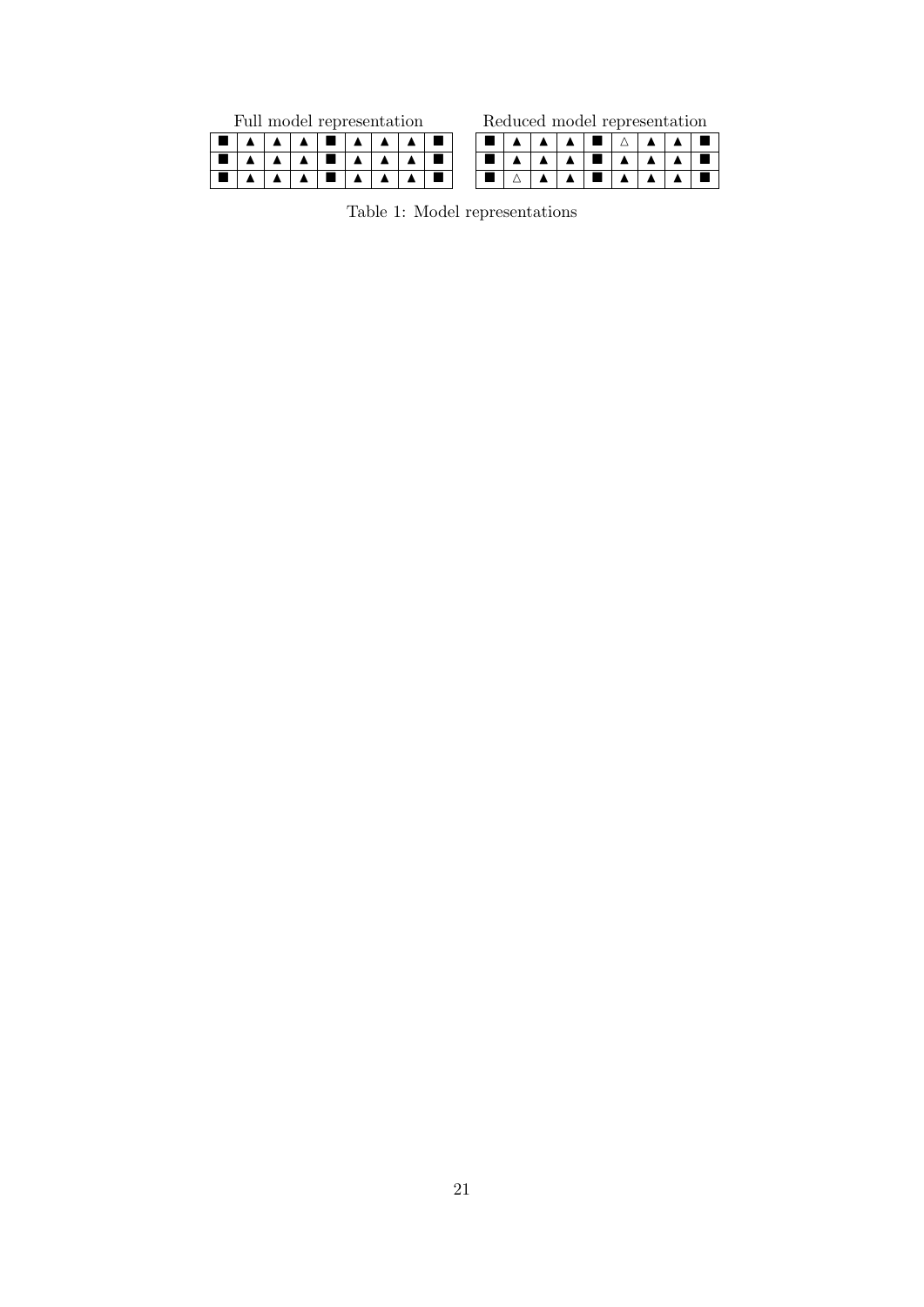Table 2: Symbols to indicate the status of a displacement variable.

|  | Active term Inactive term Non-deactivable term |
|--|------------------------------------------------|
|  |                                                |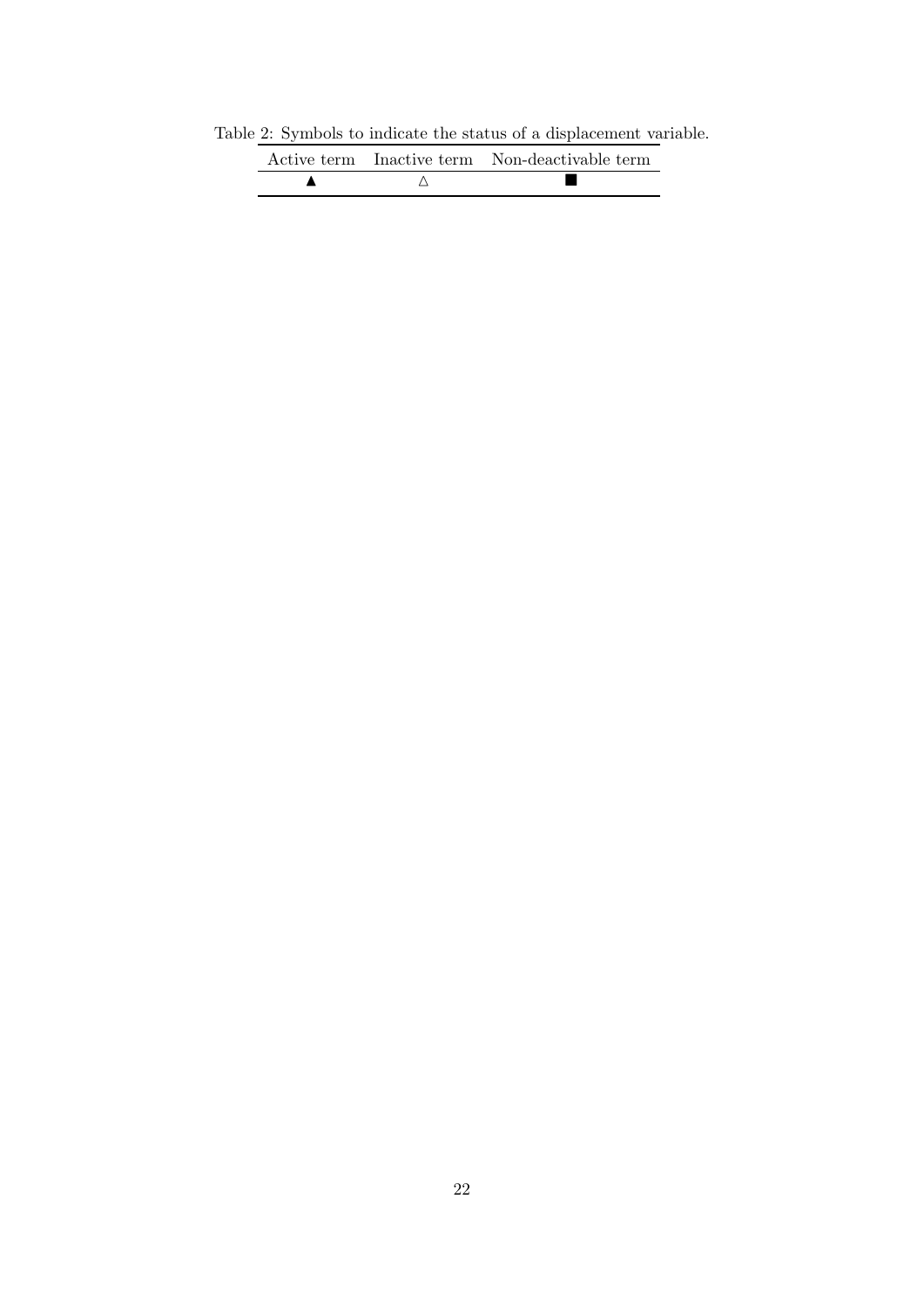|               |        |        |        | $p_{\tilde{z}}(u)$ |
|---------------|--------|--------|--------|--------------------|
| a/h           | 100    | 10     |        |                    |
| Ref. [37, 38] | 0.2037 | 0.2068 | 0.2168 | 0.3145             |
| ED4           | 0.2037 | 0.2068 | 0.2168 | 0.3165             |

Table 3: ED4 model assessment for the metallic plate,  $\overline{\sigma}_{xx} = \frac{\sigma_{xx}}{nQ}$  $\frac{\sigma_{xx}}{p_z^0\left(a/h\right)^2}$ .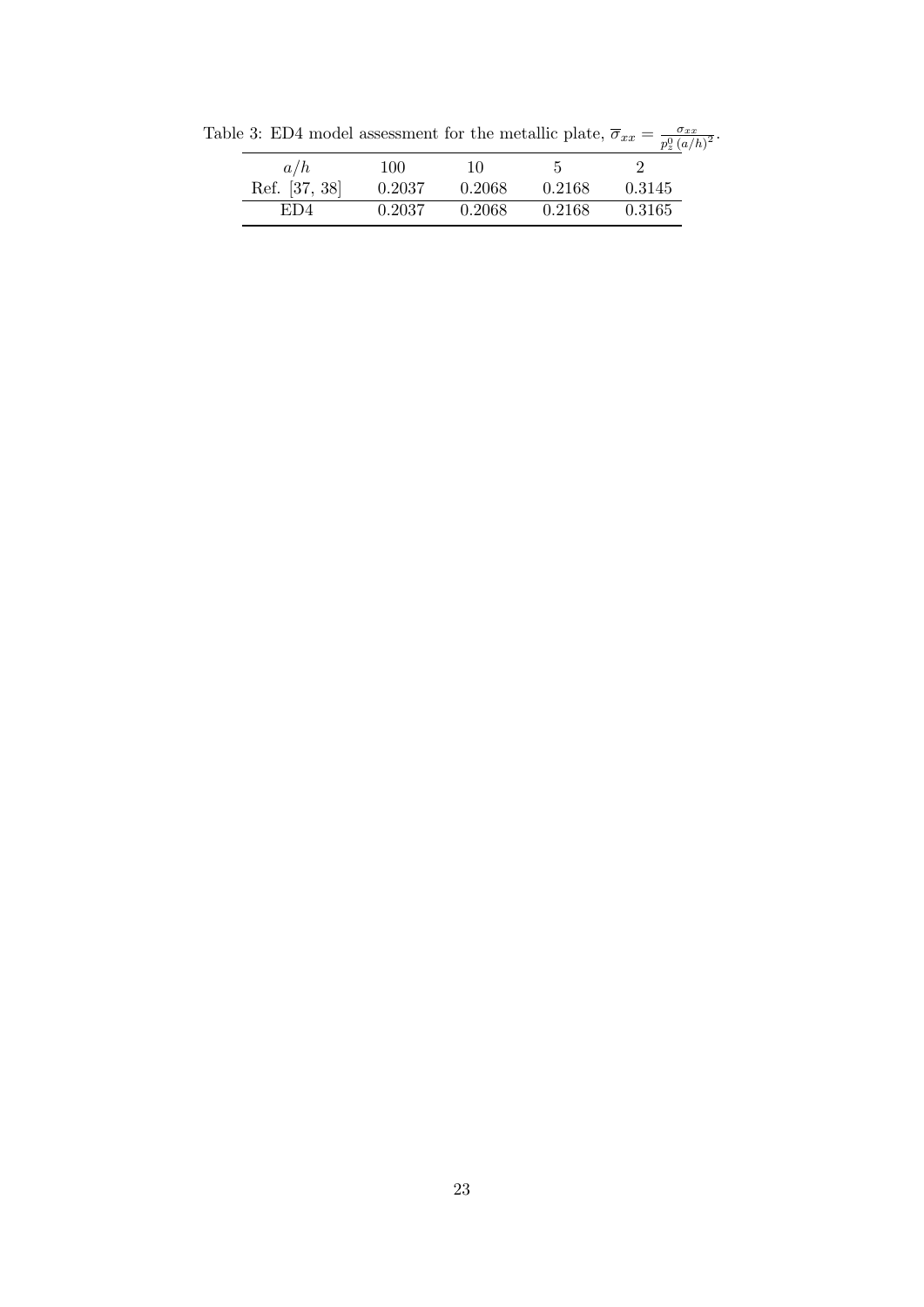| $a/h = 50$ | $a/h=5$   | $a/h = 2.5$ |
|------------|-----------|-------------|
|            | ED4       |             |
| 0.2038     | 0.2168    | 0.2680      |
| $-0.2037$  | $-0.2083$ | $-0.2145$   |

Table 4: ED4 model assessment for the metallic plate, top and bottom  $\overline{\sigma}_{xx}$  values.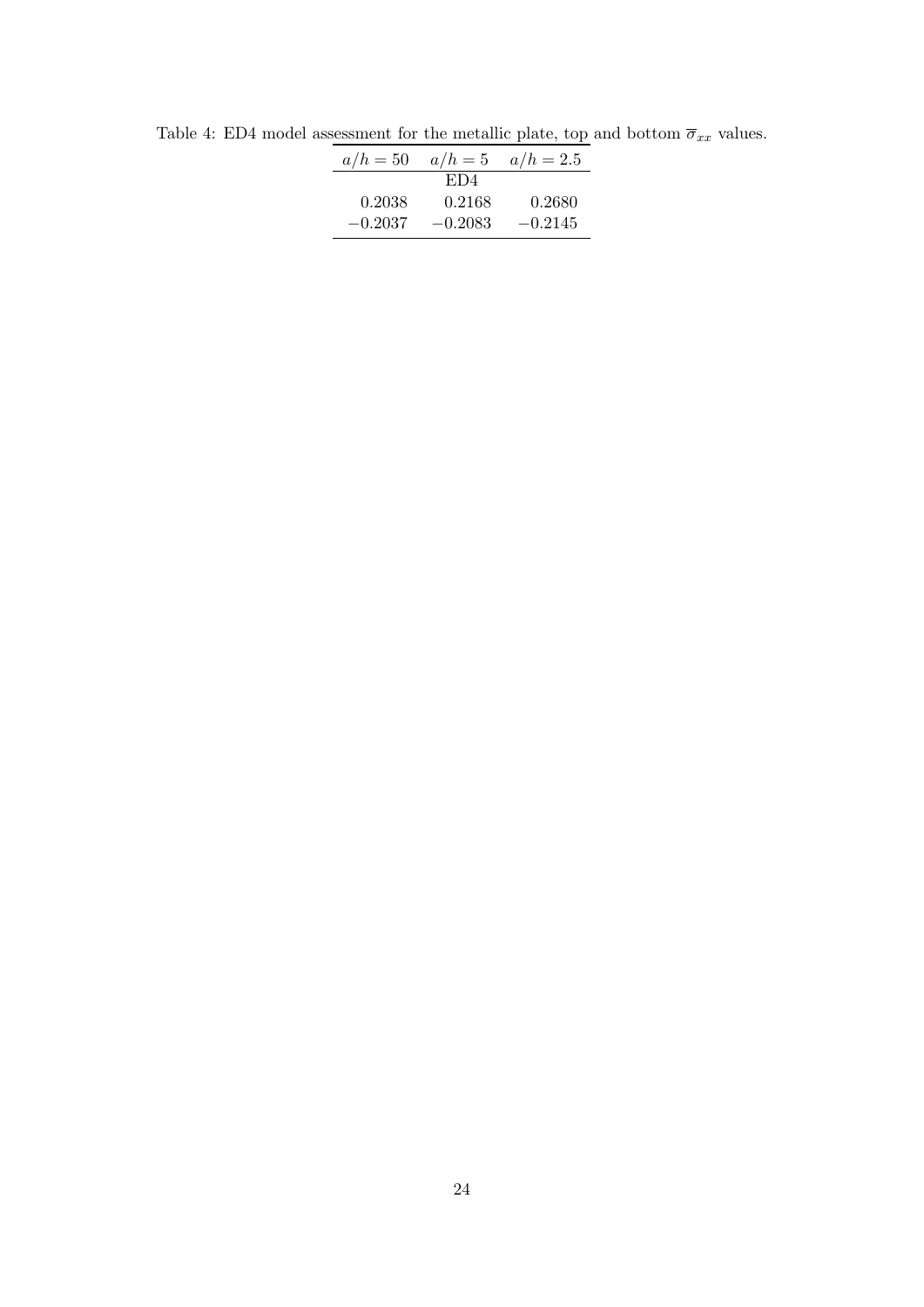| beame mannocr or ecrime. |   |   |            |                           |   |                  |   |                           |   |   |  |   |          |                           |                  |                  |       |
|--------------------------|---|---|------------|---------------------------|---|------------------|---|---------------------------|---|---|--|---|----------|---------------------------|------------------|------------------|-------|
|                          |   |   | 1          |                           |   |                  |   | $\overline{2}$            |   |   |  |   |          | 3                         |                  |                  | $M_E$ |
|                          |   |   |            |                           |   |                  |   | $a/h = 50$                |   |   |  |   |          |                           |                  |                  |       |
|                          |   |   | Δ          | Δ                         | Δ |                  |   | Δ                         |   | Δ |  |   |          | Δ                         | Δ                | Δ                |       |
|                          | Δ | ▲ | Δ          | $\blacktriangle$          | Δ | Δ                | ▲ | Δ                         | Δ | Δ |  | Δ | ▲        | Δ                         | Δ                | Δ                | 7/15  |
|                          |   |   |            | Δ                         | Δ |                  |   |                           | Δ | Δ |  |   |          |                           |                  | Δ                |       |
| Error                    |   |   |            | $5.0143\times10^{-3}\,\%$ |   |                  |   | $6.4419 \times 10^{-3}$ % |   |   |  |   |          | $9.8327 \times 10^{-3}$ % |                  |                  |       |
|                          |   |   |            |                           |   |                  |   | $a/h=5$                   |   |   |  |   |          |                           |                  |                  |       |
|                          |   |   | Λ          | Δ                         | Δ |                  |   | Δ                         |   | Δ |  |   |          | Δ                         | Δ                | Δ                |       |
|                          | Δ |   | Δ          | ▲                         | Δ | Δ                | ▲ | Δ                         | Δ | Δ |  |   | ▲        | Δ                         | Δ                | Δ                | 7/15  |
|                          |   |   |            | Δ                         | Δ |                  |   |                           | Δ | Δ |  |   |          |                           | Δ                | $\bigtriangleup$ |       |
| Error                    |   |   | $0.5212\%$ |                           |   |                  |   | $0.6510\,\%$              |   |   |  |   |          | $0.9225\%$                |                  |                  |       |
|                          |   |   |            |                           |   |                  |   | $a/h = 2.5$               |   |   |  |   |          |                           |                  |                  |       |
|                          |   |   | Δ          |                           | Δ | ▲                |   | Λ                         | Δ | Δ |  |   |          |                           | Δ                | Δ                |       |
|                          | Δ |   | Δ          | Δ                         | Δ | Δ                | ▲ |                           |   | Δ |  | Δ | Δ        | Δ                         | $\blacktriangle$ | Δ                | 7/15  |
|                          |   |   | Δ          |                           | Δ | $\blacktriangle$ |   | Δ                         | Δ | Δ |  |   |          |                           | Δ                | Δ                |       |
| Error                    |   |   | 2.0478 %   |                           |   | 2.8970 %         |   |                           |   |   |  |   | 4.1000 % |                           |                  |                  |       |

Table 5: ED4 reduced models for a simply-supported isotropic plate for different accuracies and constant number of terms.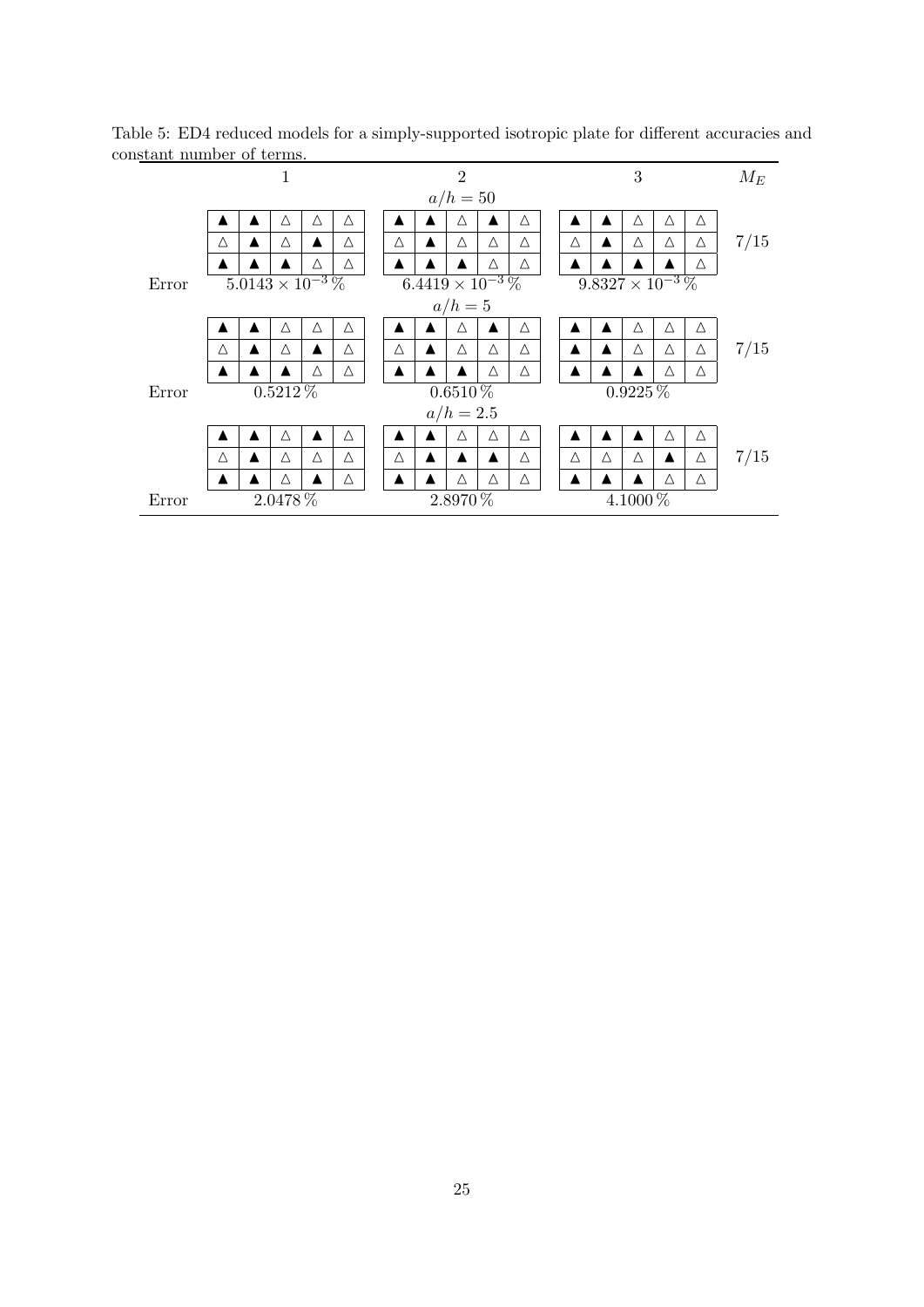|           | $z = \frac{u_z \, 100 \, E_T \, h^3}{p_z^0 \, a^4}, \, \overline{\sigma}_{xx/yy/xy} = \frac{\sigma_{xx/yy/xy}}{p_z^0 \, (a/h)^2}, \, \overline{\sigma}_{xz/yz} = \frac{\sigma_{xz/yz}}{p_z^0 \, (a/h)}.$ |                                                                                                                                                                                                     |                  |        |                     |
|-----------|----------------------------------------------------------------------------------------------------------------------------------------------------------------------------------------------------------|-----------------------------------------------------------------------------------------------------------------------------------------------------------------------------------------------------|------------------|--------|---------------------|
|           |                                                                                                                                                                                                          |                                                                                                                                                                                                     | $a/h = 100$      |        |                     |
|           |                                                                                                                                                                                                          |                                                                                                                                                                                                     | 3-layer laminate |        |                     |
|           |                                                                                                                                                                                                          | $\overline{\sigma}_{xx}(z=\pm h/2)$ $\overline{\sigma}_{yy}(z=\pm h/6)$ $\overline{\sigma}_{xz}(z=0)$ $\overline{\sigma}_{yz}(z=0)$ $\overline{\sigma}_{xy}(z=\pm h/2)$                             |                  |        |                     |
| Ref. [39] | $\pm 0.539$                                                                                                                                                                                              | 0.181                                                                                                                                                                                               | 0.395            | 0.0828 | $\mp 0.0213$        |
| LD4       | $\pm 0.539$                                                                                                                                                                                              | 0.181                                                                                                                                                                                               | 0.395            | 0.0828 | $\mp 0.0214$        |
|           |                                                                                                                                                                                                          |                                                                                                                                                                                                     | 5-layer laminate |        |                     |
|           |                                                                                                                                                                                                          | $\overline{\sigma}_{xx}(z=\pm h/2)$ $\qquad \overline{\sigma}_{yy}(z=\pm h/3)$ $\qquad \overline{\sigma}_{xz}(z=0)$ $\qquad \overline{\sigma}_{yz}(z=0)$ $\qquad \overline{u}_z(z=0)$               |                  |        |                     |
| Ref. [40] | $\pm 0.539$                                                                                                                                                                                              | $\pm 0.360$                                                                                                                                                                                         | 0.272            | 0.205  | 1.006               |
| LD4       | $\pm 0.539$                                                                                                                                                                                              | $\pm 0.360$                                                                                                                                                                                         | 0.272            | 0.206  | 1.006               |
|           |                                                                                                                                                                                                          |                                                                                                                                                                                                     | $a/h=4$          |        |                     |
|           |                                                                                                                                                                                                          |                                                                                                                                                                                                     | 3-layer laminate |        |                     |
|           |                                                                                                                                                                                                          | $\overline{\sigma}_{xx}(z=\pm h/2)$ $\qquad \overline{\sigma}_{yy}(z=\pm h/6)$ $\qquad \overline{\sigma}_{xz}(z=0)$ $\qquad \overline{\sigma}_{yz}(z=0)$ $\qquad \overline{\sigma}_{xy}(z=\pm h/2)$ |                  |        |                     |
| Ref. [39] | $0.801 -0.755$                                                                                                                                                                                           | $0.534 -0.556$                                                                                                                                                                                      | $\,0.256\,$      | 0.2172 | $-0.0511$<br>0.0505 |
| LD4       | $-0.755$<br>0.801                                                                                                                                                                                        | $0.534 -0.556$                                                                                                                                                                                      | 0.256            | 0.2180 | $-0.0511$<br>0.0505 |
|           |                                                                                                                                                                                                          |                                                                                                                                                                                                     | 5-layer laminate |        |                     |
|           |                                                                                                                                                                                                          | $\overline{\sigma}_{xx}(z=\pm h/2)$ $\qquad \overline{\sigma}_{yy}(z=\pm h/3)$ $\qquad \overline{\sigma}_{xz}(z=0)$ $\qquad \overline{\sigma}_{yz}(z=0)$ $\qquad \overline{u}_z(z=0)$               |                  |        |                     |
|           | Ref. [40] $0.685 -0.651$                                                                                                                                                                                 | $0.633 -0.626$                                                                                                                                                                                      | 0.238            | 0.229  | 4.291               |
| LD4       | $-0.651$<br>0.685                                                                                                                                                                                        | $0.634 -0.626$                                                                                                                                                                                      | 0.238            | 0.229  | 4.291               |

Table 6: Stresses and displacement for 3-layer and a 5-layer simply-supported laminated plates,  $\overline{u}_z = \frac{u_z\,100\,E_T\,h^3}{p^0\,a^4}$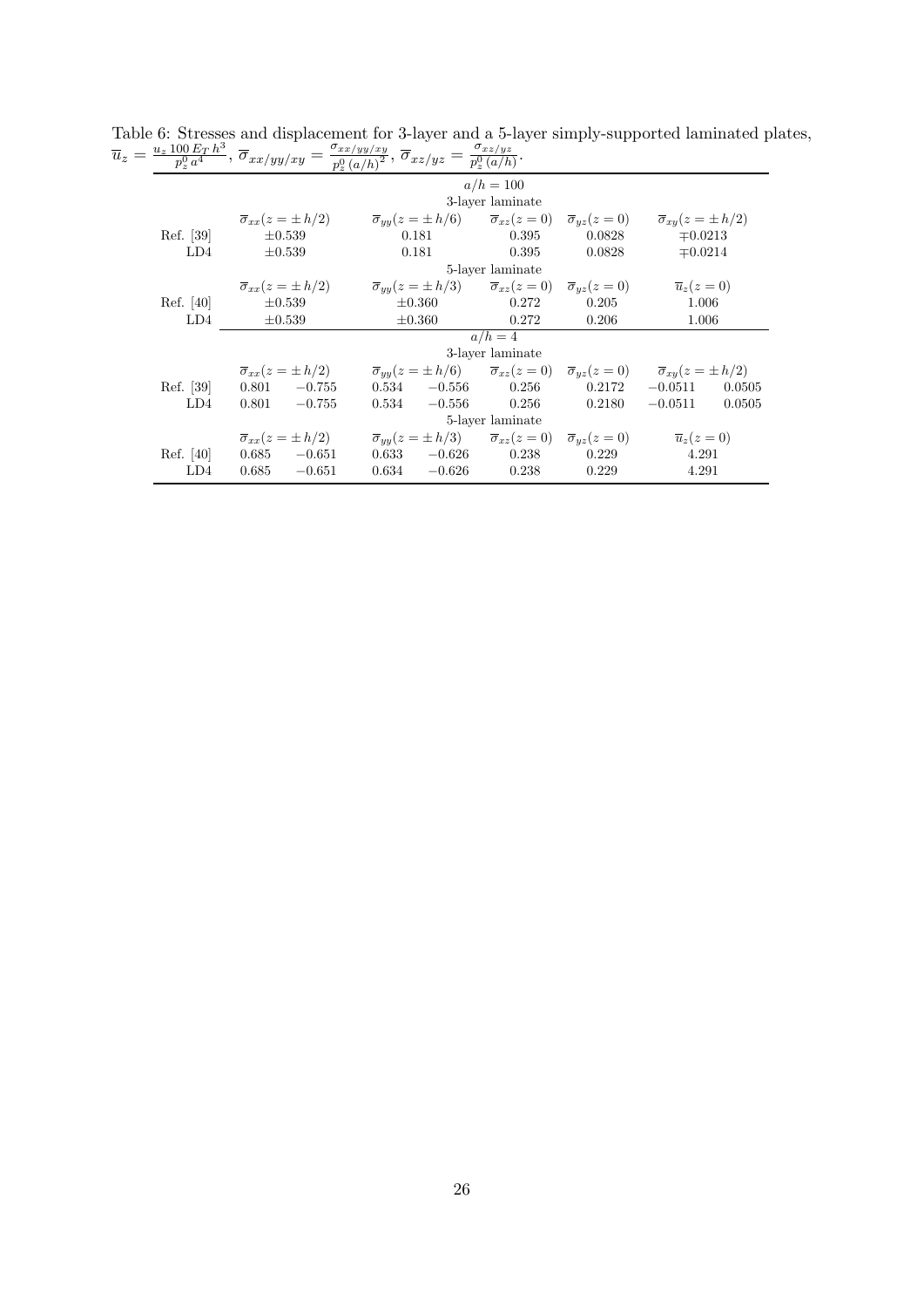|            | LD4       |             |
|------------|-----------|-------------|
| $a/h = 50$ | $a/h=5$   | $a/h = 2.5$ |
| 0.5636     | 0.6792    | 1.0802      |
| $-0.5637$  | $-0.6500$ | $-0.7573$   |
|            | ED4       |             |
| 0.5635     | 0.6608    | 0.9736      |
| $-0.5635$  | $-0.6314$ | $-0.6646$   |

Table 7: ED4 and LD4 model assessments for the symmetric plate, top and bottom  $\overline{\sigma}_{xx}$  values.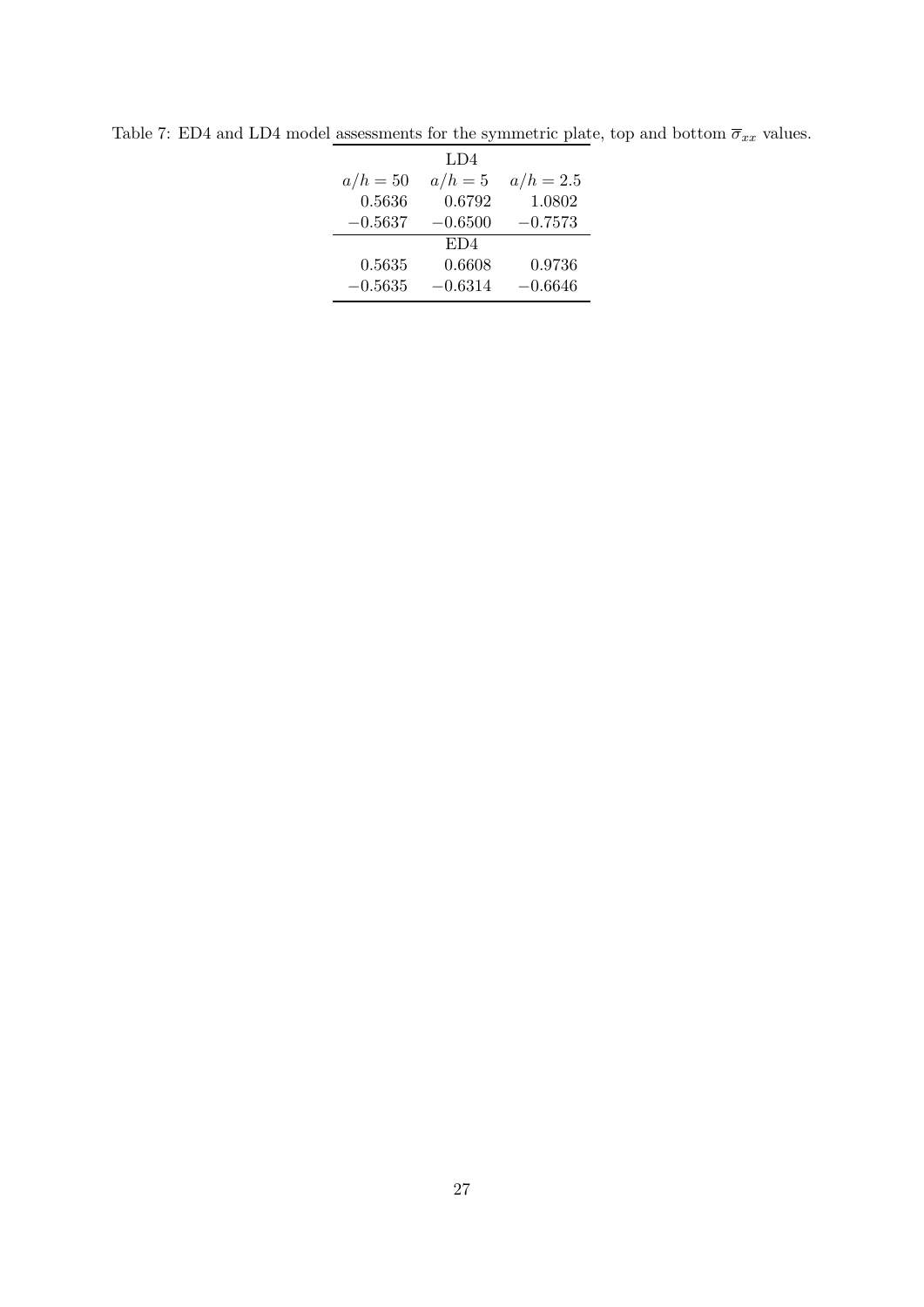| $a/h = 50$ | $a/h=5$   | $a/h = 2.5$ |
|------------|-----------|-------------|
|            | LD4       |             |
| 0.0642     | 0.0939    | 0.1665      |
| $-0.8374$  | $-0.8532$ | $-0.8473$   |
|            | ED4       |             |
| 0.0641     | 0.0918    | 0.1636      |
| $-0.8371$  | $-0.8357$ | $-0.8077$   |

Table 8: ED4 and LD4 model assessments for the asymmetric plate, top and bottom  $\overline{\sigma}_{xx}$  values.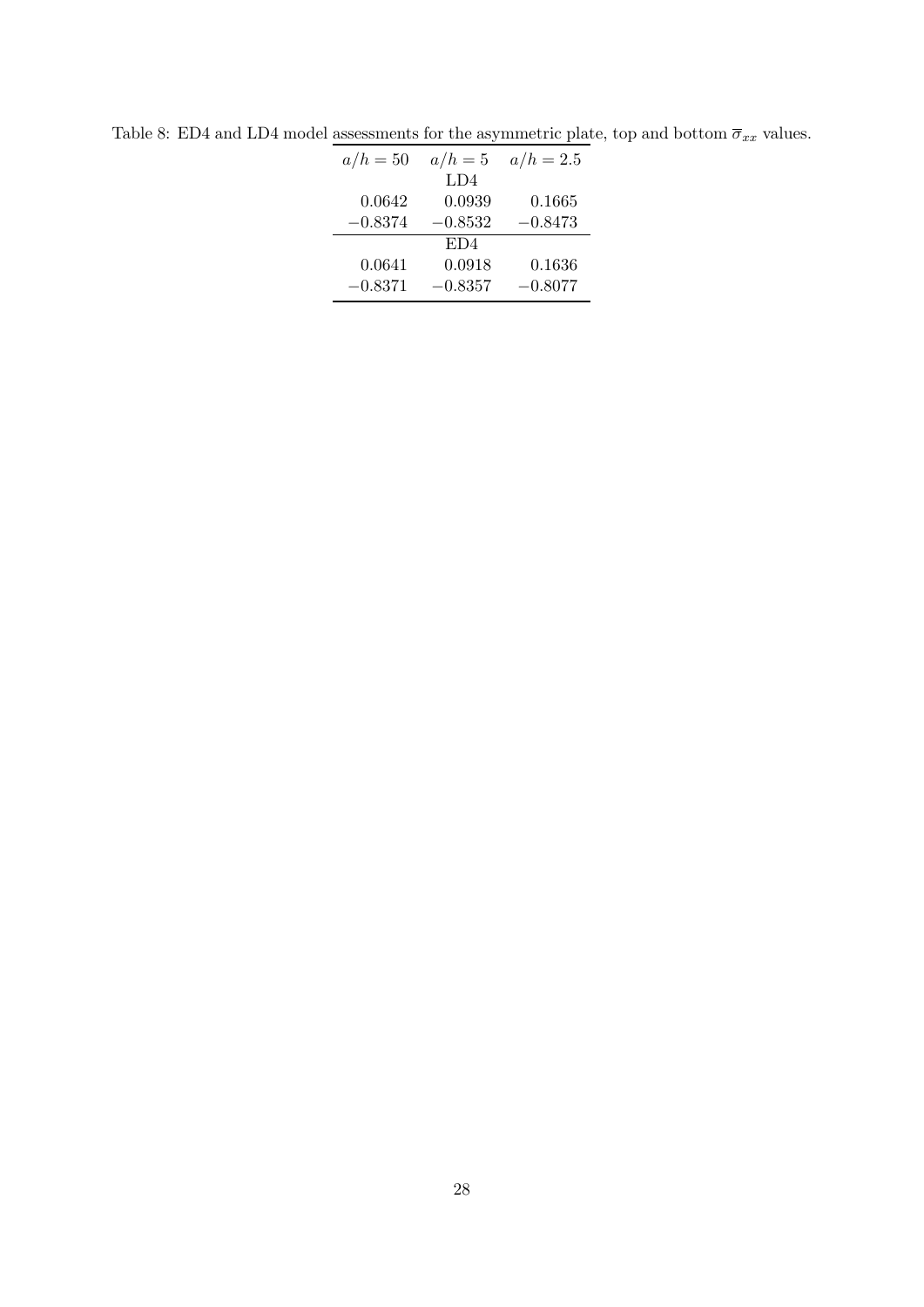| шыншын огтанды |                                      |         |   |   |   |   |   |                           |   |   |   |   |                       |                           |   |       |
|----------------|--------------------------------------|---------|---|---|---|---|---|---------------------------|---|---|---|---|-----------------------|---------------------------|---|-------|
|                |                                      |         | 1 |   |   |   |   | $\overline{2}$            |   |   |   |   | 3                     |                           |   | $M_E$ |
|                |                                      |         |   |   |   |   |   | $a/h = 50$                |   |   |   |   |                       |                           |   |       |
|                |                                      |         | Δ |   | Δ |   |   | Δ                         |   |   |   |   | Δ                     |                           | Δ |       |
|                | Δ                                    | ▲       | Δ | Δ | Δ | Δ | ▲ | Δ                         | Δ | Δ |   | ▲ | $\Delta$              | Δ                         | Δ | 7/15  |
|                |                                      |         |   | Δ | Δ |   | Δ | $\blacktriangle$          | Δ | Δ |   |   | Δ                     | Δ                         | Δ |       |
| Error          | $2.\overline{0339\times10^{-2}\,\%}$ |         |   |   |   |   |   | $2.1568\times10^{-2}\,\%$ |   |   |   |   |                       | $2.2652 \times 10^{-2}$ % |   |       |
|                |                                      |         |   |   |   |   |   | $a/h=5$                   |   |   |   |   |                       |                           |   |       |
|                |                                      |         |   |   | Δ |   |   | Δ                         |   | Δ | Δ |   |                       |                           | Δ |       |
|                | Δ                                    |         | Δ | Δ | Δ | Δ | ▲ | Δ                         |   | Δ | Δ |   | Δ                     |                           | Δ | 7/15  |
|                |                                      |         | Δ | Δ | Δ |   |   | Δ                         | Δ | Δ |   |   | Δ                     | Δ                         | Δ |       |
| Error          |                                      | 1.7773% |   |   |   |   |   | 1.8510 %                  |   |   |   |   | $2.09\overline{09\%}$ |                           |   |       |
|                |                                      |         |   |   |   |   |   | $a/h = 2.5$               |   |   |   |   |                       |                           |   |       |
|                |                                      |         |   |   | Δ |   |   |                           |   | Δ |   |   |                       | Δ                         | Δ |       |
|                | Δ                                    |         | Δ | Δ | Δ | Δ | Δ | Δ                         | Δ | Δ | Δ | ▲ | Δ                     | ▲                         | Δ | 7/15  |
|                |                                      |         | Δ | Δ | Δ |   |   | Δ                         |   | Δ |   |   | Δ                     | Δ                         | Δ |       |
| Error          |                                      | 4.0948% |   |   |   |   |   | 6.2448 %                  |   |   |   |   | 9.4185 %              |                           |   |       |

Table 9: ED4 reduced models for a simply-supported symmetric plate for different accuracies and constant number of terms.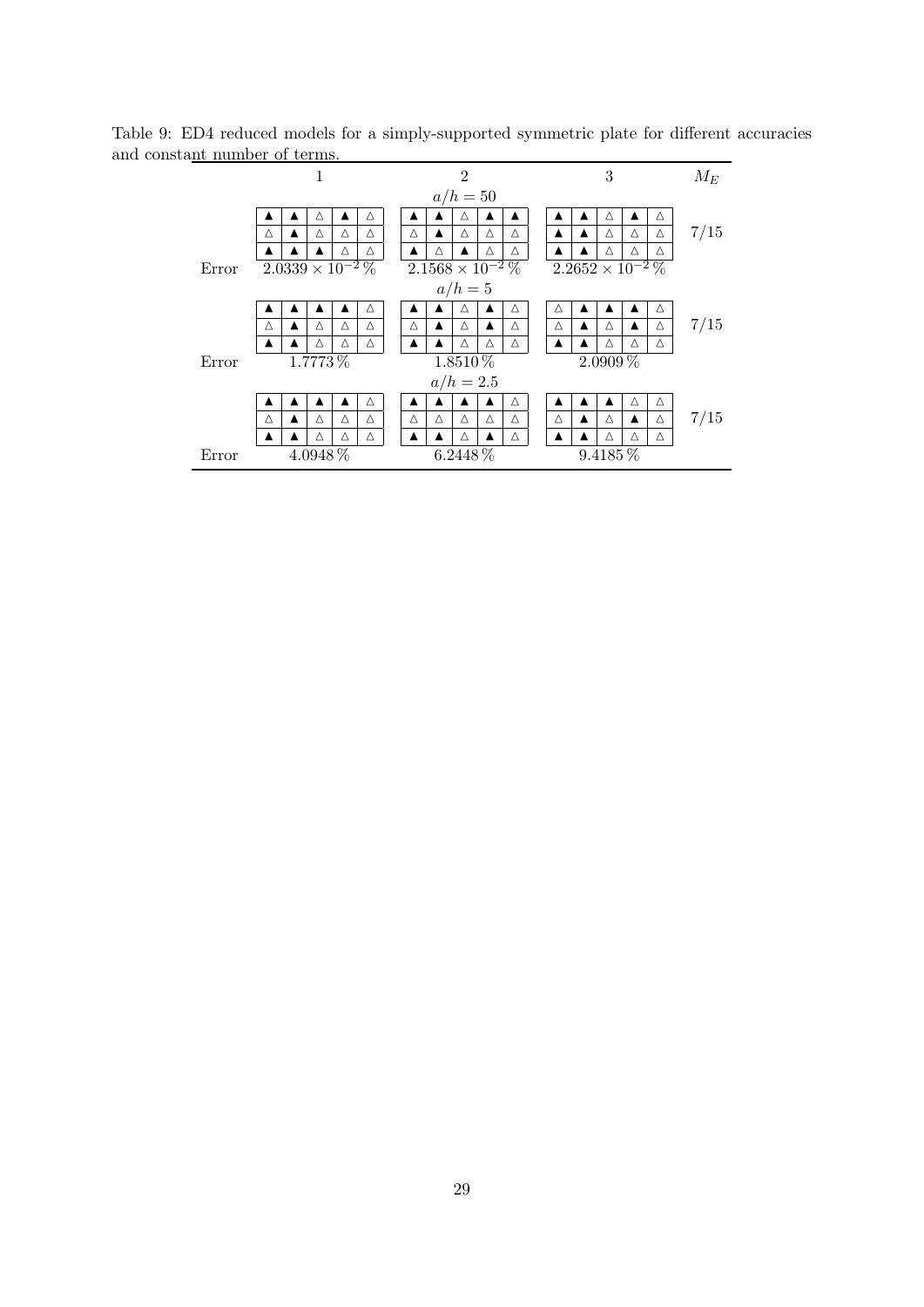| янь пинноег ог сегниз. |   |                                   |               |   |   |   |   |                |   |   |   |   |             |   |   |       |
|------------------------|---|-----------------------------------|---------------|---|---|---|---|----------------|---|---|---|---|-------------|---|---|-------|
|                        |   |                                   | 1             |   |   |   |   | $\overline{2}$ |   |   |   |   | 3           |   |   | $M_E$ |
|                        |   |                                   |               |   |   |   |   | $a/h = 50$     |   |   |   |   |             |   |   |       |
|                        |   |                                   |               |   | Δ |   |   | Δ              | Δ |   |   |   |             |   | Δ |       |
|                        |   | ▲                                 | Δ             | Δ | Δ | ▲ | ▲ | Δ              | Δ | Δ | ▲ | Δ | Δ           | Δ | Δ | 7/15  |
|                        |   | Δ                                 | Δ             | Δ | Δ |   | Δ | Δ              |   | Δ |   |   | Δ           | Δ | Δ |       |
| Error                  |   | $\sqrt{4.0673 \times 10^{-2} \%}$ |               |   |   |   |   | $0.5226\,\%$   |   |   |   |   | 31.1968 %   |   |   |       |
|                        |   |                                   |               |   |   |   |   | $a/h=5$        |   |   |   |   |             |   |   |       |
|                        |   |                                   | ▴             | Δ | ▴ | ▲ |   | Δ              | Δ | Δ |   |   | Δ           |   |   |       |
|                        |   | ▲                                 | Δ             | Δ | Δ | Δ |   | ▲              | Δ | ▲ |   |   | Δ           | Δ | Δ | 7/15  |
|                        |   | Δ                                 | Δ             | Δ | Δ |   | Δ | Δ              |   | Δ |   | Δ | $\triangle$ | Δ | Δ |       |
| Error                  |   |                                   | 2.8403 %      |   |   |   |   | $3.9886\,\%$   |   |   |   |   | 5.6545 %    |   |   |       |
|                        |   |                                   |               |   |   |   |   | $a/h = 2.5$    |   |   |   |   |             |   |   |       |
|                        |   |                                   |               |   |   |   |   |                | Δ |   |   |   | Δ           |   |   |       |
|                        | Δ | Δ                                 | Δ             | Δ | Δ | Δ | Δ | Δ              | ▲ | Δ | Δ | Δ | Δ           | ▲ | Δ | 7/15  |
|                        |   | Δ                                 | Δ             | Δ | ▲ |   | Δ | ▲              | Δ | Δ |   | Δ |             | Δ | Δ |       |
| Error                  |   |                                   | $10.9645\,\%$ |   |   |   |   | 15.6582%       |   |   |   |   | 24.9191%    |   |   |       |

Table 10: ED4 reduced models for a simply-supported asymmetric plate for different accuracies and constant number of terms.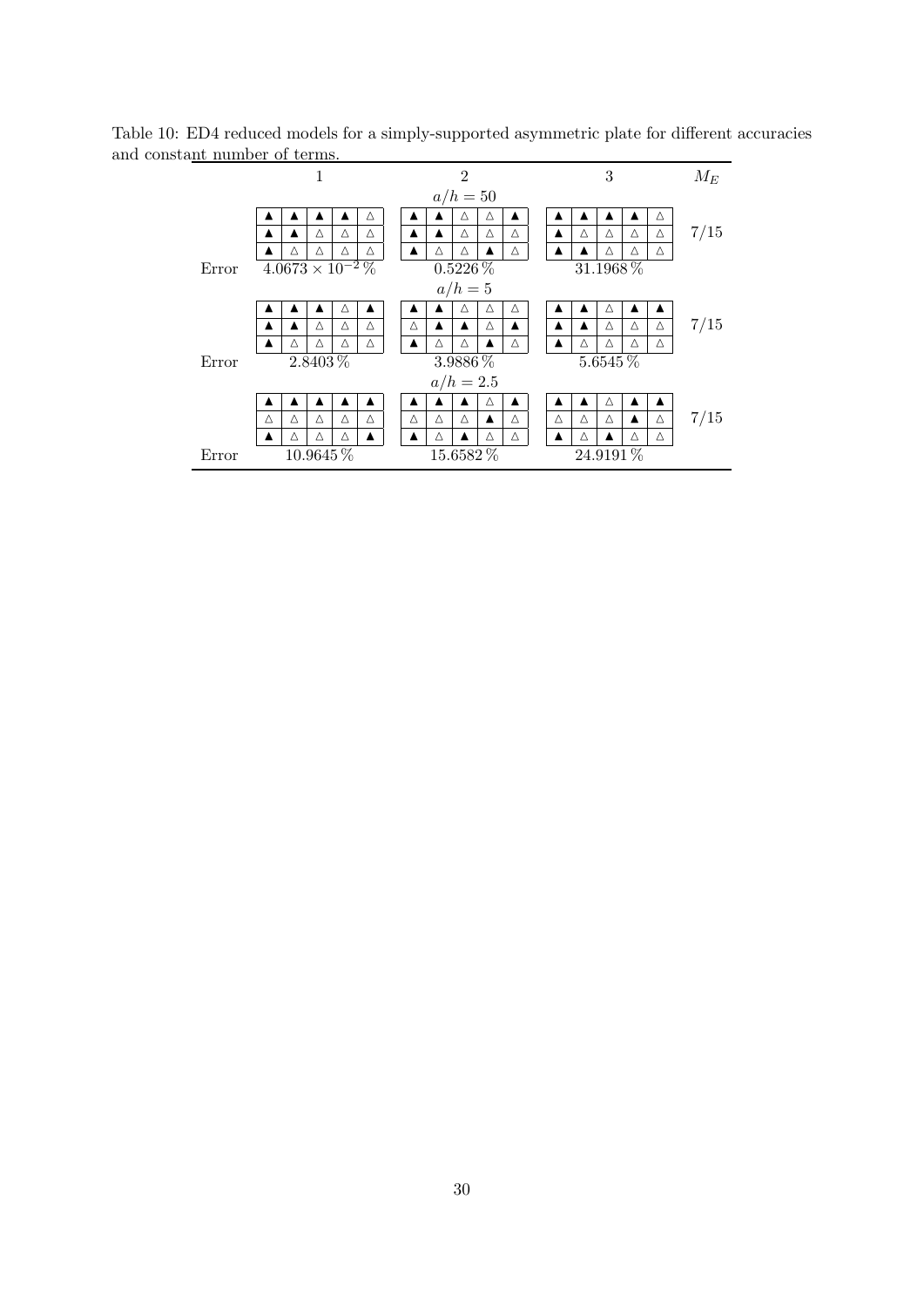Table 11: LD4 reduced models for a simply-supported symmetric plate for different accuracies and constant number of terms  $(M_E = 18/39)$ .

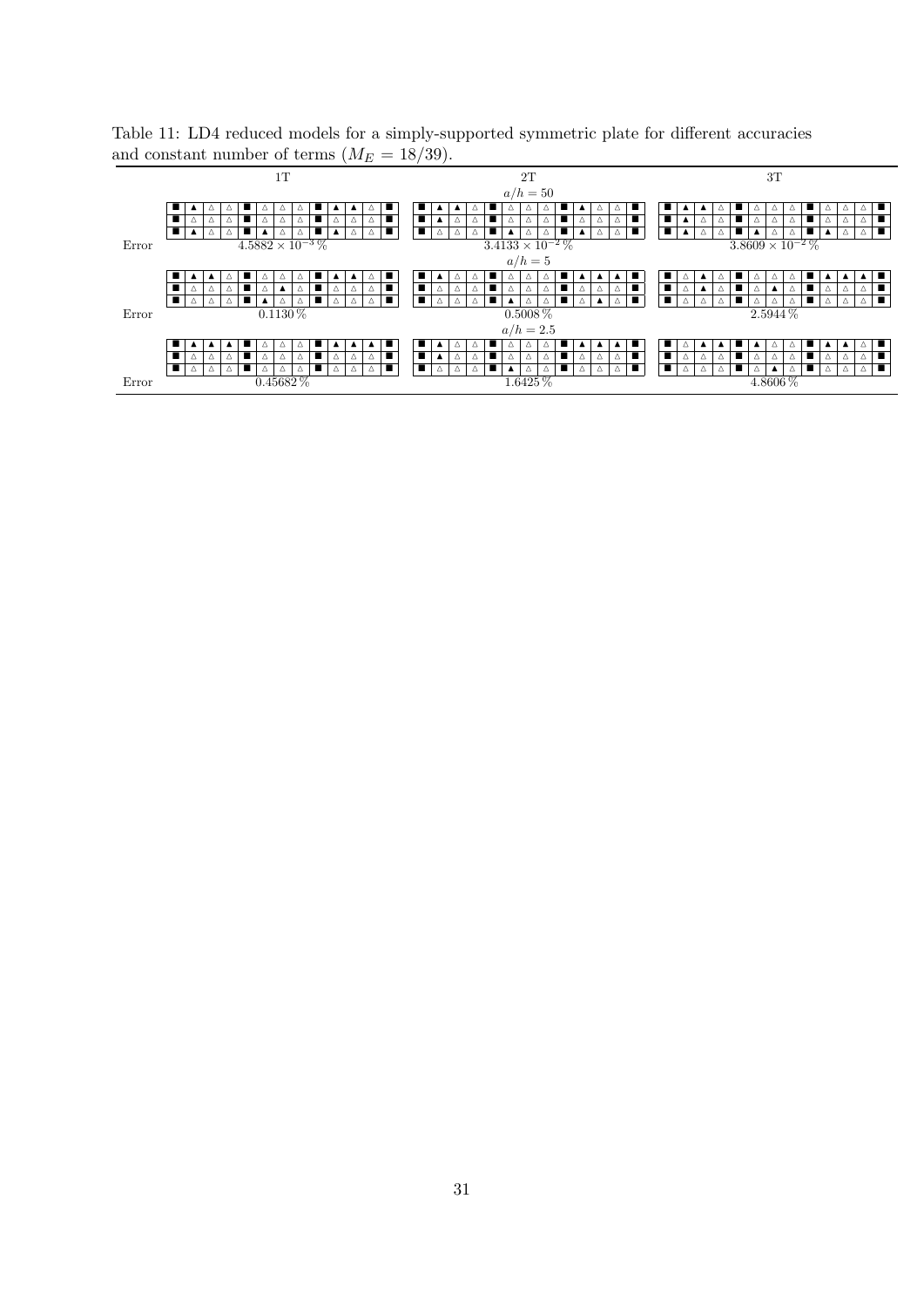| and constant number of terms $(WE = 10/21)$ . |   |          |                  |                           |                |               |             |             |                |                           |                  |             |          |             |                  |                  |                  |                           |                                                               |                  |                  |             |                |             |                  |          |                |
|-----------------------------------------------|---|----------|------------------|---------------------------|----------------|---------------|-------------|-------------|----------------|---------------------------|------------------|-------------|----------|-------------|------------------|------------------|------------------|---------------------------|---------------------------------------------------------------|------------------|------------------|-------------|----------------|-------------|------------------|----------|----------------|
|                                               |   |          |                  |                           | 1T             |               |             |             |                |                           |                  |             |          | 2T          |                  |                  |                  |                           |                                                               |                  |                  |             | 3T             |             |                  |          |                |
|                                               |   |          |                  |                           |                |               |             |             |                |                           |                  |             |          | $a/h = 50$  |                  |                  |                  |                           |                                                               |                  |                  |             |                |             |                  |          |                |
|                                               |   |          |                  | Δ                         |                |               |             |             |                |                           |                  |             |          |             |                  |                  |                  |                           |                                                               |                  |                  |             |                |             |                  |          |                |
|                                               | ш |          |                  | Δ                         |                | Δ             | Δ           | Δ           | H.             | $\blacksquare$            | Δ                |             | Δ        |             |                  | $\blacktriangle$ | Δ                | $\blacksquare$            |                                                               | Δ                | Δ                | Δ           |                |             | Δ                | Δ        |                |
|                                               |   | ▲        | Δ                | Δ                         | $\blacksquare$ |               | Δ           | Δ           | $\blacksquare$ |                           | $\blacktriangle$ |             |          |             |                  | Δ                | Δ                |                           | $\blacksquare$<br>Δ<br>Δ<br>Δ<br>▲                            |                  |                  |             |                |             |                  |          |                |
| Error                                         |   |          |                  | $1.6834 \times 10^{-3}$ % |                |               |             |             |                | $1.1191 \times 10^{-2}$ % |                  |             |          |             |                  |                  |                  | $1.7970 \times 10^{-2}$ % |                                                               |                  |                  |             |                |             |                  |          |                |
|                                               |   |          |                  |                           |                |               |             |             |                |                           |                  |             |          | $a/h=5$     |                  |                  |                  |                           |                                                               |                  |                  |             |                |             |                  |          |                |
|                                               |   |          | $\wedge$         | Δ                         |                |               |             |             | . .            |                           |                  | Δ           |          |             |                  |                  |                  |                           |                                                               |                  |                  | Δ           |                |             | Δ                | Δ        |                |
|                                               |   |          |                  | Δ                         |                |               | Δ           | Δ           | $\blacksquare$ | $\blacksquare$            | $\blacktriangle$ |             | Δ        |             | Δ                | Δ                | Δ                | ■                         |                                                               | ▲                | $\blacktriangle$ | Δ           |                |             | Δ                | Δ        | $\blacksquare$ |
|                                               |   | Δ        | $\Delta$         | Δ                         | $\blacksquare$ | Δ             | Δ           | $\triangle$ | $\blacksquare$ | a ka                      | Δ                | $\triangle$ | Δ        |             |                  | $\blacktriangle$ | Δ                |                           | $\blacksquare$<br>$\triangle$<br>Δ<br>Δ<br>Δ<br>Δ<br>$\Delta$ |                  |                  |             |                |             |                  |          |                |
| Error                                         |   |          |                  |                           | $0.1100\,\%$   |               |             |             |                |                           |                  |             |          | 1.335 %     |                  |                  |                  |                           |                                                               |                  |                  |             | $3.022\%$      |             |                  |          |                |
|                                               |   |          |                  |                           |                |               |             |             |                |                           |                  |             |          | $a/h = 2.5$ |                  |                  |                  |                           |                                                               |                  |                  |             |                |             |                  |          |                |
|                                               |   |          | Δ                | Δ                         |                |               |             | ▲           |                |                           | Δ                |             |          |             |                  |                  |                  |                           |                                                               |                  | Δ                | Δ           |                |             | Δ                | Δ        |                |
|                                               |   |          | $\blacktriangle$ | Δ                         | п              | Δ             | Δ           | Δ           | $\blacksquare$ | $\blacksquare$            | Δ                | $\triangle$ | Δ        |             | Δ                | Δ                | $\blacktriangle$ |                           |                                                               | Δ                | $\blacktriangle$ | Δ           |                |             | $\blacktriangle$ | Δ        | п              |
|                                               | ٠ | $\wedge$ | $\wedge$         | $\triangle$               | $\blacksquare$ | $\Delta$      | $\triangle$ | $\wedge$    | $\blacksquare$ | $\blacksquare$            | $\triangle$      | $\wedge$    | $\wedge$ |             | $\blacktriangle$ | $\triangle$      | $\wedge$         |                           |                                                               | $\blacktriangle$ | $\wedge$         | $\triangle$ | $\blacksquare$ | $\triangle$ | $\Delta$         | $\wedge$ | $\blacksquare$ |
| Error                                         |   |          |                  |                           |                | $0.90182\,\%$ |             |             |                |                           |                  |             |          | 4.1034 %    |                  |                  |                  |                           |                                                               |                  |                  |             |                | 11.8300 %   |                  |          |                |

Table 12: LD4 reduced models for a simply-supported asymmetric plate for different accuracies and constant number of terms  $(M_E = 15/27)$ .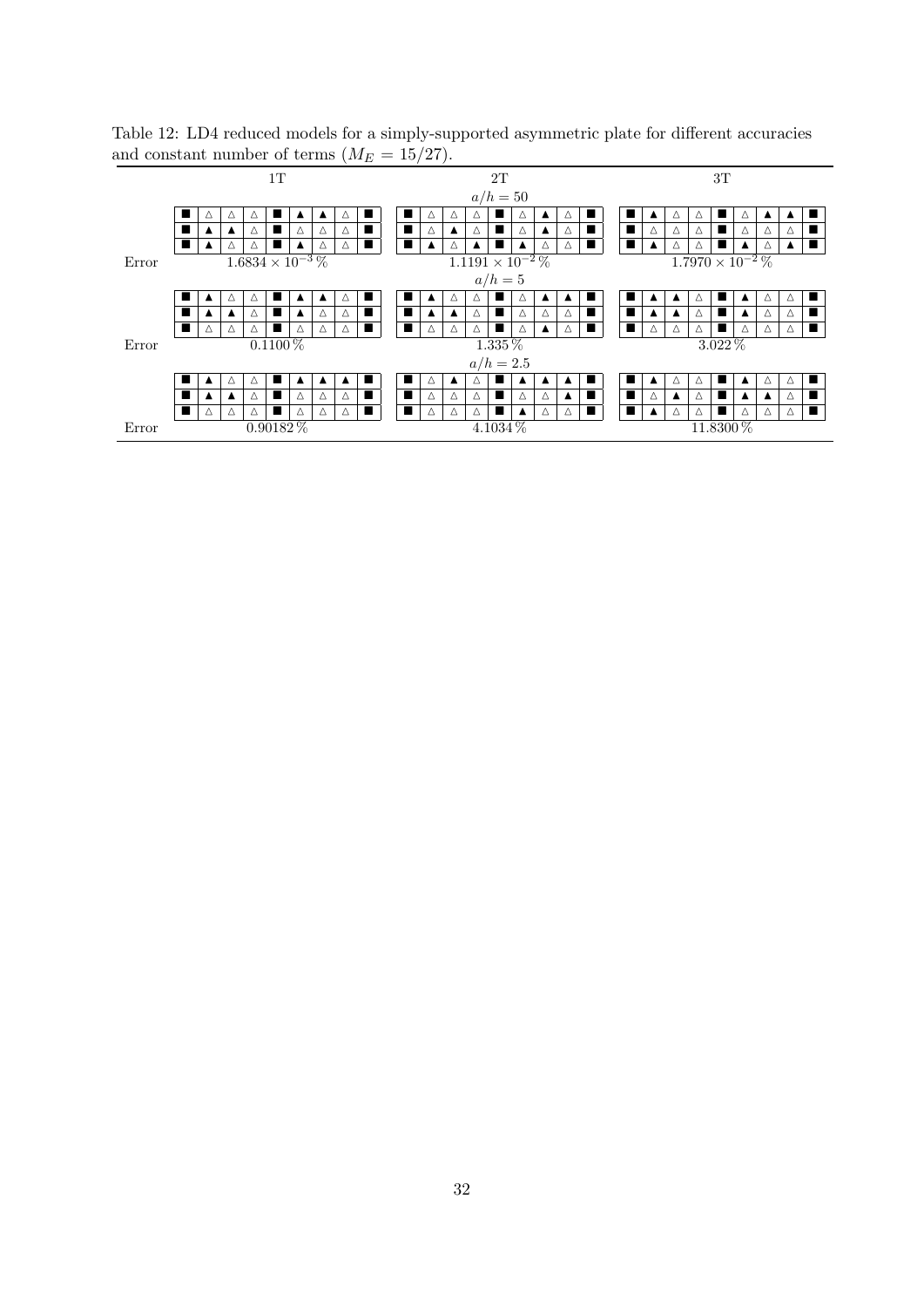| uпerent number of terms.                                                          |                                                                                                |                                                                    |  |  |  |  |  |  |  |  |  |  |  |  |
|-----------------------------------------------------------------------------------|------------------------------------------------------------------------------------------------|--------------------------------------------------------------------|--|--|--|--|--|--|--|--|--|--|--|--|
| 1E                                                                                | 2E                                                                                             | 3E                                                                 |  |  |  |  |  |  |  |  |  |  |  |  |
|                                                                                   | $a/h = 50$ , Error = 6.3155 × 10 <sup>-2</sup> %                                               |                                                                    |  |  |  |  |  |  |  |  |  |  |  |  |
| $M_E: 13/39$                                                                      | $M_E: 14/39$                                                                                   | $M_E: 15/39$                                                       |  |  |  |  |  |  |  |  |  |  |  |  |
|                                                                                   |                                                                                                |                                                                    |  |  |  |  |  |  |  |  |  |  |  |  |
| т<br>$\triangle$<br>Δ<br>Δ                                                        | Δ<br>Δ<br>Δ<br>Δ                                                                               | т<br>п<br>Δ                                                        |  |  |  |  |  |  |  |  |  |  |  |  |
|                                                                                   |                                                                                                |                                                                    |  |  |  |  |  |  |  |  |  |  |  |  |
| $a/h = 5$ , Error = 2.2956 %                                                      |                                                                                                |                                                                    |  |  |  |  |  |  |  |  |  |  |  |  |
| $M_E: 13/39$                                                                      | $M_E: 14/39$                                                                                   | $M_E: 15/39$                                                       |  |  |  |  |  |  |  |  |  |  |  |  |
| Δ                                                                                 | Δ<br>△                                                                                         |                                                                    |  |  |  |  |  |  |  |  |  |  |  |  |
| п<br>$\triangle$<br>Δ<br>Δ                                                        | ■<br>Δ<br>Δ<br>Δ<br>Δ<br>Δ                                                                     | п<br>Δ<br>Δ<br>Δ                                                   |  |  |  |  |  |  |  |  |  |  |  |  |
|                                                                                   | п<br>Δ<br>Δ                                                                                    | т                                                                  |  |  |  |  |  |  |  |  |  |  |  |  |
|                                                                                   | $a/h = 2.5$ , Error = 2.2869 %                                                                 |                                                                    |  |  |  |  |  |  |  |  |  |  |  |  |
| $M_E: 14/39$                                                                      | $M_E: 15/39$                                                                                   | $M_E: 16/39$                                                       |  |  |  |  |  |  |  |  |  |  |  |  |
| Δ                                                                                 | $\blacktriangle$<br>Δ                                                                          |                                                                    |  |  |  |  |  |  |  |  |  |  |  |  |
| $\blacksquare$<br>$\blacksquare$<br>$\Delta$<br>$\Delta$<br>Δ<br>Δ<br>Δ<br>Δ<br>Δ | п<br>$\blacksquare$<br>$\triangle$<br>$\triangle$<br>Δ<br>Δ<br>Δ<br>Δ<br>Δ<br>$\blacktriangle$ | п<br>п<br>Δ<br>$\triangle$<br>$\blacktriangle$<br>Δ<br>Δ<br>Δ<br>Δ |  |  |  |  |  |  |  |  |  |  |  |  |
|                                                                                   | ■<br>Δ                                                                                         | ■                                                                  |  |  |  |  |  |  |  |  |  |  |  |  |
|                                                                                   |                                                                                                |                                                                    |  |  |  |  |  |  |  |  |  |  |  |  |

Table 13: LD4 reduced models for a simply-supported symmetric plate for given accuracies and different number of terms.